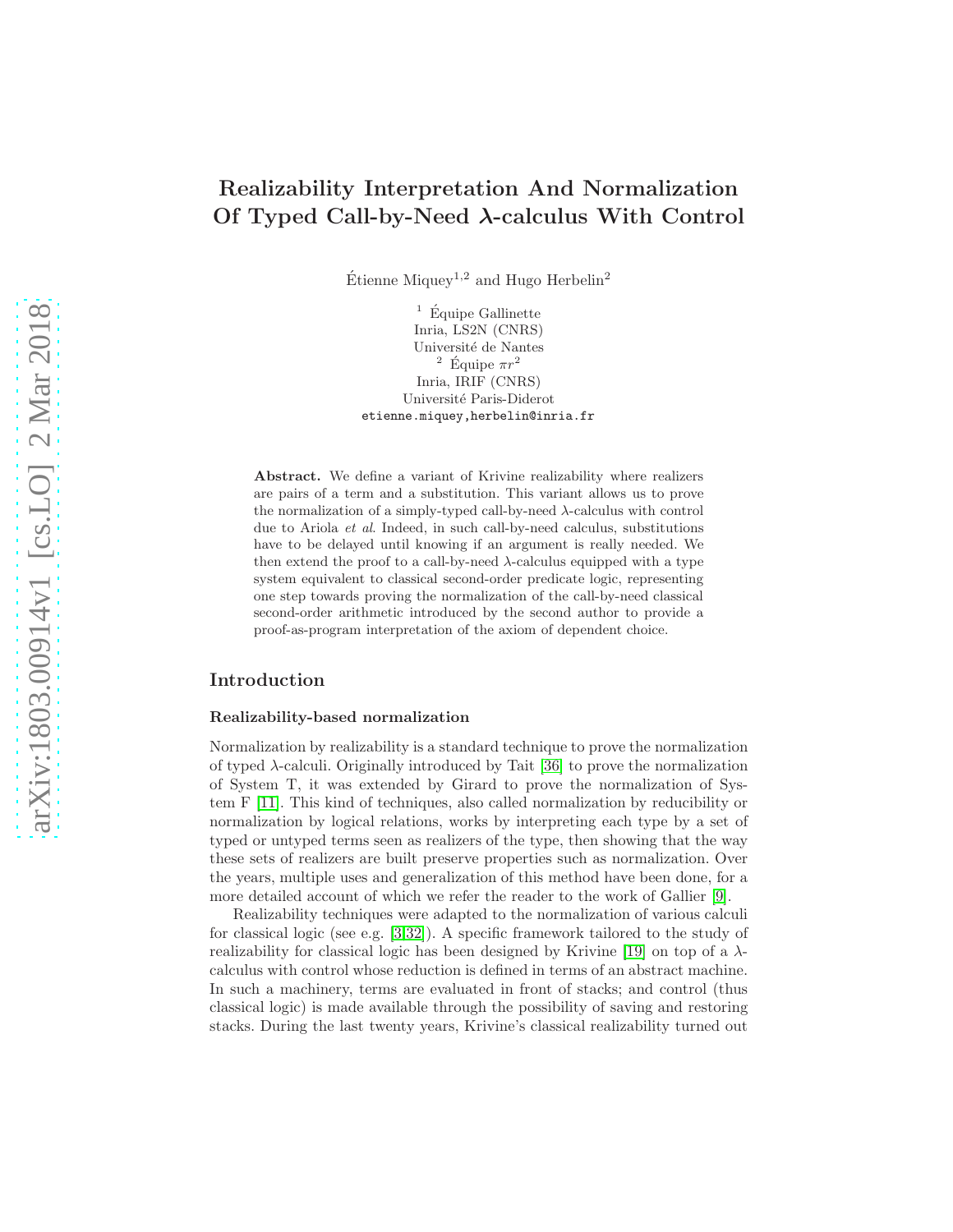to be fruitful both from the point of view of logic, leading to the construction of new models of set theory, and generalizing in particular the technique of Cohen's forcing [\[20](#page-16-3)[,21,](#page-16-4)[22\]](#page-16-5); and on its computational facet, providing alternative tools to the analysis of the computational content of classical programs<sup>[3](#page-1-0)</sup>.

Noteworthily, Krivine realizability is one of the approaches contributing to advocating the motto that through the Curry-Howard correspondence, with new programming instructions come new reasoning principles<sup>[4](#page-1-1)</sup>. Our original motivation for the present work is actually in line with this idea, in the sense that our long-term purpose is to give a realizability interpretation to  $dPA^{\omega}$ , a call-by-need calculus defined by the second author [\[15\]](#page-15-3). In this calculus, the lazy evaluation is indeed a fundamental ingredient in order to obtain an executable proof term for the axiom of dependent choice.

### Contributions of the paper

In order to address the normalization of typed call-by-need  $\lambda$ -calculus, we design a variant of Krivine's classical realizability, where the realizers are closures (a term with a substitution for its free variables). The call-by-need λ-calculus with control that we consider is the  $\lambda_{[lv\tau\star]}$ -calculus. This calculus, that was defined by Ariola *et al.* [\[2\]](#page-15-4), is syntactically described in an extension with explicit substitutions of the  $\lambda \mu \tilde{\mu}$ -calculus [\[6](#page-15-5)[,14,](#page-15-6)[29\]](#page-16-6). The syntax of the  $\lambda \mu \tilde{\mu}$ -calculus itself refines the syntax of the λ-calculus by syntactically distinguishing between *terms* and *evaluation contexts*. It also contains *commands* which combine terms and evaluation contexts so that they can interact together. Thinking of evaluation contexts as stacks and commands as states, the  $\lambda \mu \tilde{\mu}$ -calculus can also be seen as a syntax for abstract machines. As for a proof-as-program point of view, the  $\lambda \mu \tilde{\mu}$ -calculus and its variants can be seen as a term syntax for proofs of Gentzen's sequent calculus. In particular, the  $\lambda \mu \tilde{\mu}$ -calculus contains control operators which give a computational interpretation to classical logic.

We give a proof of normalization first for the simply-typed  $\overline{\lambda}_{[lv\tau\star]}$ -calculus<sup>[5](#page-1-2)</sup>, then for a type system with first-order and second-order quantification. While we only apply our technique to the normalization of the  $\lambda_{[lv\tau\star]}$ -calculus, our interpretation incidentally suggests a way to adapt Krivine realizability to other call-by-need settings. This paves the way to the computational interpretation of classical proofs using lazy evaluation or shared memory cells, including the case of the call-by-need second order arithmetic  $dPA^{\omega}$  [\[15\]](#page-15-3).

 $3$  See for instance [\[27\]](#page-16-7) about witness extraction or [\[12](#page-15-7)[,13\]](#page-15-8) about specification problems. <sup>4</sup> For instance, one way to realize the axiom of dependent choice in classical realizabil-

<span id="page-1-1"></span><span id="page-1-0"></span>ity is by means of an extra instruction quote [\[18\]](#page-15-9).

<span id="page-1-2"></span><sup>&</sup>lt;sup>5</sup> Even though it has not been done formally, the normalization of the  $\overline{\lambda}_{lv}$ -calculus presented in [\[2\]](#page-15-4) should also be derivable from Polonowski's proof of strong normalization of the non-deterministic  $\lambda \mu \tilde{\mu}$ -calculus [\[35\]](#page-16-8). The  $\overline{\lambda}_{lv}$ -calculus (a big-step variant of the  $\overline{\lambda}_{[lvr\star]}$ -calculus introduced in Ariola *et al.*) is indeed a particular evaluation strategy for the  $\lambda \mu \tilde{\mu}$ -calculus, so that the strong normalization of the non-deterministic variant of the latter should imply the normalization of the former as a particular case.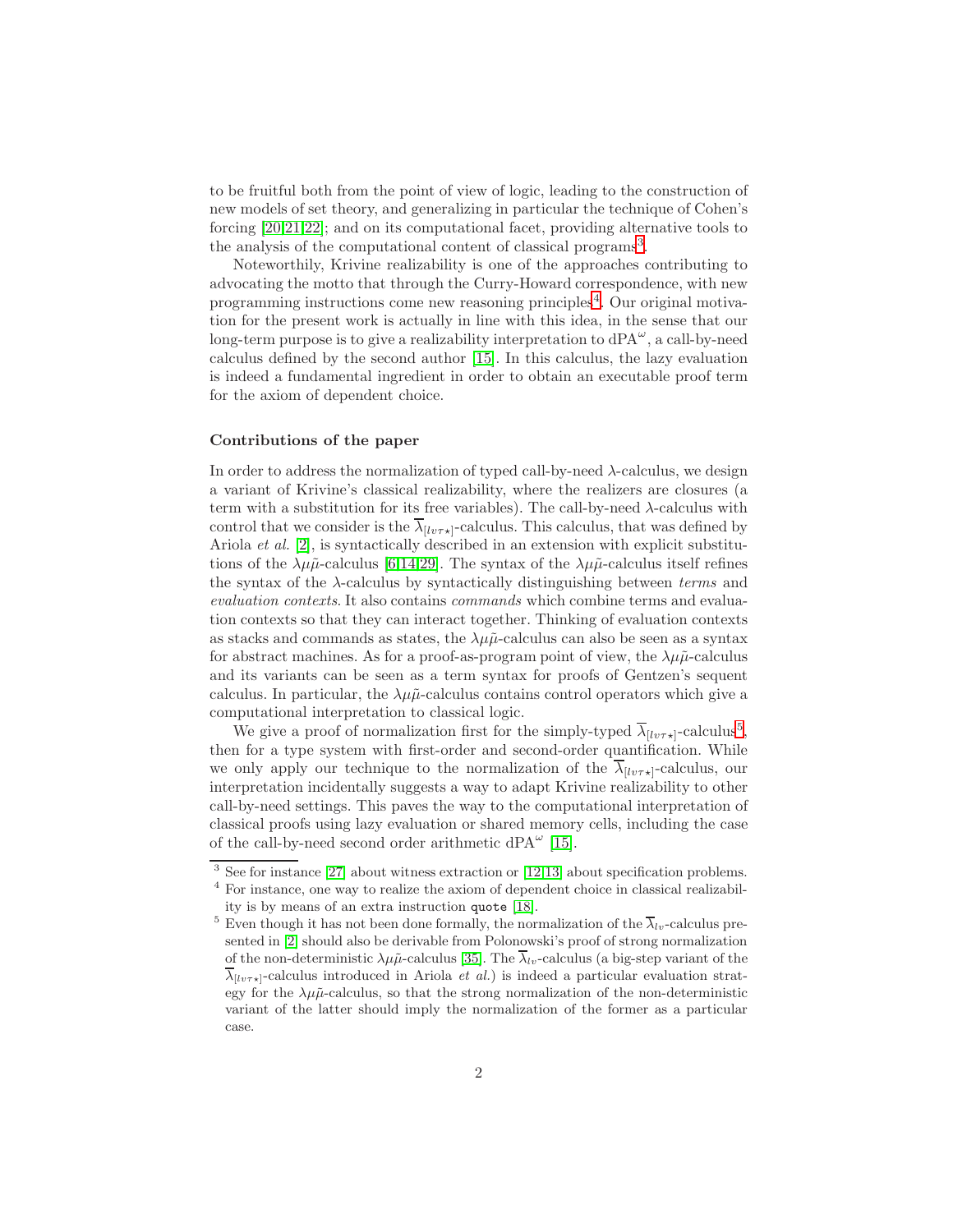## <span id="page-2-1"></span>1 The  $\overline{\lambda}_{[lv\tau\star]}$ -calculus

### 1.1 The call-by-need evaluation strategy

The call-by-need evaluation strategy of the  $\lambda$ -calculus evaluates arguments of functions only when needed, and, when needed, shares their evaluations across all places where the argument is required. The call-by-need evaluation is at the heart of a functional programming language such as Haskell. It has in common with the call-by-value evaluation strategy that all places where a same argument is used share the same value. Nevertheless, it observationally behaves like the callby-name evaluation strategy (for the pure  $\lambda$ -calculus), in the sense that a given computation eventually evaluates to a value if and only if it evaluates to the same value (up to inner reduction) along the call-by-name evaluation. In particular, in a setting with non-terminating computations, it is not observationally equivalent to the call-by-value evaluation. Indeed, if the evaluation of a useless argument loops in the call-by-value evaluation, the whole computation loops, which is not the case of call-by-name and call-by-need evaluations.

These three evaluation strategies can be turned into equational theories. For call-by-name and call-by-value, this was done by Plotkin through continuationpassing-style (CPS) semantics characterizing these theories [\[34\]](#page-16-9). For the call-byneed evaluation strategy, a specific equational theory reflecting the intensional behavior of the strategy into a semantics was proposed independently by Ariola and Felleisen [\[1\]](#page-15-10), and by Maraist, Odersky and Wadler [\[26\]](#page-16-10). A continuationpassing-style semantics was proposed in the 90s by Okasaki, Lee and Tarditi [\[30\]](#page-16-11). However, this semantics does not ensure normalization of simply-typed call-byneed evaluation, as shown in [\[2\]](#page-15-4), thus failing to ensure a property which holds in the simply-typed call-by-name and call-by-value cases.

Continuation-passing-style semantics *de facto* gives a semantics to the extension of  $\lambda$ -calculus with control operators<sup>[6](#page-2-0)</sup>. In particular, even though call-byname and call-by-need are observationally equivalent on pure  $\lambda$ -calculus, their different intentional behaviors induce different CPS semantics, leading to different observational behaviors when control operators are considered. On the other hand, the semantics of calculi with control can also be reconstructed from an analysis of the duality between programs and their evaluation contexts, and the duality between the let construct (which binds programs) and a control operator such as Parigot's  $\mu$  (which binds evaluation contexts). Such an analysis can be done in the context of the  $\lambda \mu \tilde{\mu}$ -calculus [\[6](#page-15-5)[,14\]](#page-15-6).

In the call-by-name and call-by-value cases, the approach based on  $\lambda \mu \tilde{\mu}$ calculus leads to continuation-passing style semantics similar to the ones given by Plotkin or, in the call-by-name case, also to the one by Lafont, Reus and Streicher [\[23\]](#page-16-12). As for call-by-need, in [\[2\]](#page-15-4) is defined the  $\overline{\lambda}_{lv}$ -calculus, a call-byneed version of the  $\lambda \mu \tilde{\mu}$ -calculus. A continuation-passing style semantics is then defined via a calculus called  $\lambda_{[lv\tau\star]}$  [\[2\]](#page-15-4). This semantics, which is different from Okasaki, Lee and Tarditi's one [\[30\]](#page-16-11), is the object of study in this paper.

<span id="page-2-0"></span> $6$  That is to say with operators such as Scheme's callcc, Felleisen's  $C, K$ , or  $A$  opera-tors [\[8\]](#page-15-11), Parigot's  $\mu$  and [] operators [\[31\]](#page-16-13), Crolard's catch and throw operators [\[5\]](#page-15-12).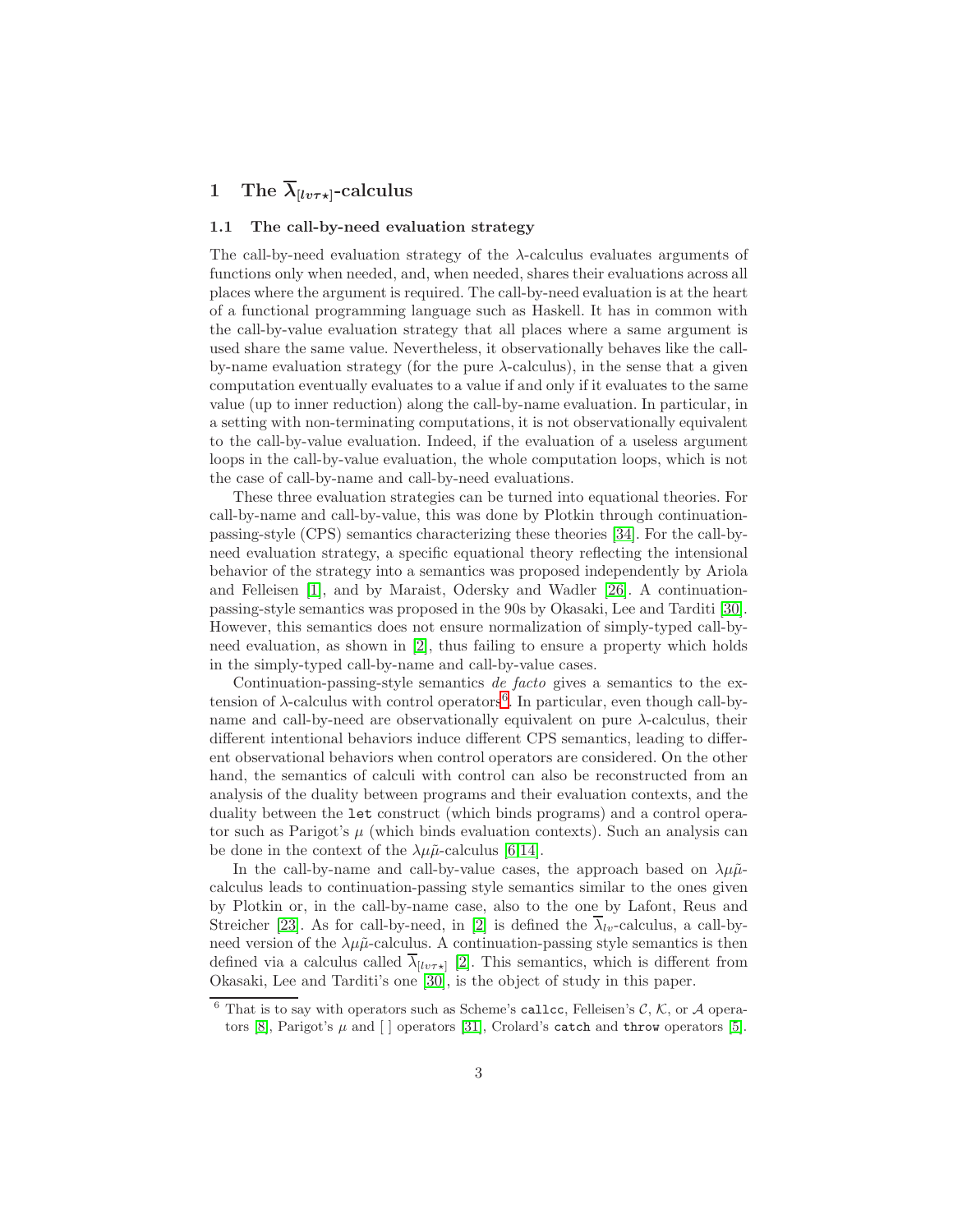#### 1.2 Explicit environments

While the results presented in this paper could be directly expressed using the  $\lambda_{lv}$ -calculus, the realizability interpretation naturally arises from the decomposition of this calculus into a different calculus with an explicit *environment*, the  $\lambda_{[lv\tau\star]}$ -calculus [\[2\]](#page-15-4). Indeed, as we shall see in the sequel, the decomposition highlights different syntactic categories that are deeply involved in the type system and in the definition of the realizability interpretation.

The  $\lambda_{[lv\tau\star]}$ -calculus is a reformulation of the  $\lambda_{lv}$ -calculus with explicit environments, called *stores* and denoted by τ. Stores consists of a list of bindings of the form  $[x := t]$ , where x is a term variable and t a term, and of bindings of the form  $[\alpha := e]$  where  $\alpha$  is a context variable and e a context. For instance, in the closure  $c\tau[x := t]\tau'$ , the variable x is bound to t in c and  $\tau'$ . Besides, the term  $t$  might be an unevaluated term *(i.e.* lazily stored), so that if  $x$  is eagerly demanded at some point during the execution of this closure, t will be reduced in order to obtain a value. In the case where  $t$  indeed produces a value  $V$ , the store will be updated with the binding  $[x := V]$ . However, a binding of this form (with a value) is fixed for the rest of the execution. As such, our so-called stores somewhat behave like lazy explicit substitutions or mutable environments.

To draw the comparison between our structures and the usual notions of stores and environments, two things should be observed. First, the usual notion of store refers to a structure of list that is fully mutable, in the sense that the cells can be updated at any time and thus values might be replaced. Second, the usual notion of environment designates a structure in which variables are bounded to closures made of a term and an environment. In particular, terms and environments are duplicated, *i.e.* sharing is not allowed. Such a structure resemble to a tree whose nodes are decorated by terms, as opposed to a machinery allowing sharing (like ours) whose underlying structure is broadly a directed acyclic graph. See for instance [\[24\]](#page-16-14) for a Krivine abstract machine with sharing.

#### 1.3 Syntax & reduction rules

The lazy evaluation of terms allows for the following reduction rule: us to reduce a command  $\langle \mu \alpha.c | \tilde{\mu} x.c' \rangle$  to the command c' together with the binding  $[x := \mu \alpha.c]$ .

$$
\langle \mu \alpha.c \vert \tilde{\mu} x.c' \rangle \rightarrow c'[x := \mu \alpha.c]
$$

In this case, the term  $\mu \alpha$ .c is left unevaluated ("frozen") in the store, until possibly reaching a command in which the variable  $x$  is needed. When evaluation reaches a command of the form  $\langle x|F \rangle \tau[x := \mu \alpha.c] \tau'$ , the binding is opened and the term is evaluated in front of the context  $\tilde{\mu}[x].\langle x||F\rangle\tau'$ :

$$
\langle x \vert F \rangle \tau[x := \mu \alpha.c] \tau' \to \langle \mu \alpha.c \vert \tilde{\mu}[x].\langle x \vert F \rangle \tau' \rangle \tau
$$

The reader can think of the previous rule as the "defrosting" operation of the frozen term  $\mu\alpha.c$ : this term is evaluated in the prefix of the store  $\tau$  which predates it, in front of the context  $\tilde{\mu}[x].\langle x||F\rangle\tau'$  where the  $\tilde{\mu}[x]$  binder is waiting for a value.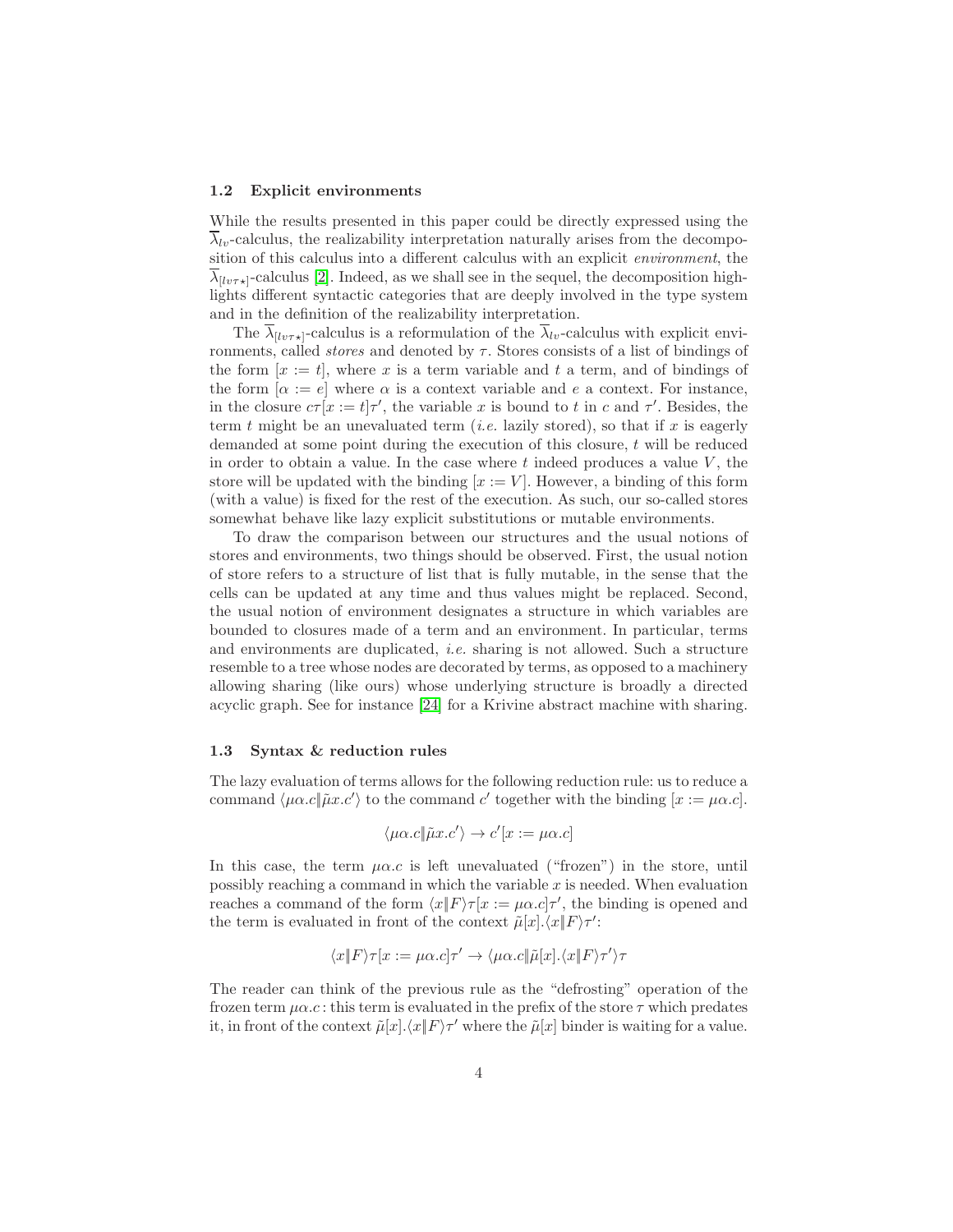|                                                                                | Strong values<br>Weak values<br>Terms<br>Forcing contexts<br>Catchable contexts<br>Evaluation contexts<br><b>Stores</b><br>Commands<br>Closures                                                                                                                                                     | $v ::= \lambda x.t \mid \mathbf{k}$<br>$V ::= v   x$<br>$t, u ::= V \mid \mu \alpha.c$<br>$F ::= t \cdot E \mid \kappa$<br>$e ::= E \mid \tilde{\mu}x.c$<br>$c ::= \langle t   e \rangle$<br>$l ::= c\tau$ | $E ::= F   \alpha   \tilde{\mu}[x].\langle x   F \rangle \tau$<br>$\tau ::= \varepsilon   \tau[x := t]   \tau[\alpha := E]$                                                                                                                                                                               |  |
|--------------------------------------------------------------------------------|-----------------------------------------------------------------------------------------------------------------------------------------------------------------------------------------------------------------------------------------------------------------------------------------------------|------------------------------------------------------------------------------------------------------------------------------------------------------------------------------------------------------------|-----------------------------------------------------------------------------------------------------------------------------------------------------------------------------------------------------------------------------------------------------------------------------------------------------------|--|
| (BETA)<br>(LET)<br>(CATCH)<br>$(LookUP_{\alpha})$<br>$(Lookup_x)$<br>(RESTORE) | $\langle \lambda x.t \vert u \cdot E \rangle \tau$<br>$\langle t \tilde{\mu}x.c\rangle\tau$<br>$\langle \mu \alpha.c \Vert E \rangle \tau$<br>$\langle V \alpha\rangle\tau \alpha:=E \tau'$<br>$\langle x F\rangle\tau[x:=t]\tau'$<br>$\langle V \tilde{\mu}[x].\langle x F\rangle\tau'\rangle\tau$ | $\rightarrow$<br>$\rightarrow$<br>$\rightarrow$<br>$\rightarrow$                                                                                                                                           | $\langle u \Vert \tilde{\mu}x. \langle t \Vert E \rangle \rangle \tau$<br>$c\tau[x := t]$<br>$c\tau[\alpha := E]$<br>$\langle V E\rangle\tau[\alpha := E]\tau'$<br>$\rightarrow$<br>$\langle t \tilde{\mu}[x].\langle x F\rangle\tau'\rangle\tau$<br>$\rightarrow$<br>$\langle V F\rangle\tau[x:=V]\tau'$ |  |

<span id="page-4-0"></span>Fig. 1. Syntax and reduction rules of the  $\overline{\lambda}_{[lv\tau\star]}$ -calculus

This context keeps trace of the part of the store  $\tau'$  that was originally located after the binding  $[x := ...]$ . This way, if a value V is indeed furnished for the binder  $\tilde{\mu}[x]$ , the original command  $\langle x|F\rangle$  is evaluated in the updated full store:

$$
\langle V|\tilde{\mu}[x].\langle x|F\rangle\tau'\rangle\tau \to \langle V|F\rangle\tau[x:=V]\tau'
$$

The brackets in  $\tilde{\mu}[x]$ .c are used to express the fact that the variable x is forced at top-level (unlike contexts of the shape  $\tilde{\mu}x.C[\langle x|F \rangle]$  in the  $\overline{\lambda}_{lv}$ -calculus). The reduction system resembles the one of an abstract machine. Especially, it allows us to keep the standard redex at the top of a command and avoids searching through the meta-context for work to be done.

Note that our approach slightly differ from [\[2\]](#page-15-4) since we split values into two categories: strong values  $(v)$  and weak values  $(V)$ . The strong values correspond to values strictly speaking. The weak values include the variables which force the evaluation of terms to which they refer into shared strong value. Their evaluation may require capturing a continuation. The syntax of the language, which includes constants **k** and co-constants  $\kappa$ , is given in Figure [1.](#page-4-0) As for the reduction  $\rightarrow$ , we define it as the compatible reflexive transitive closure of the rules given in Figure [1.](#page-4-0)

The different syntactic categories can be understood as the different levels of alternation in a context-free abstract machine (see [\[2\]](#page-15-4)): the priority is first given to contexts at level  $e$  (lazy storage of terms), then to terms at level  $t$ (evaluation of  $\mu\alpha$  into values), then back to contexts at level E and so on until level v. These different categories are directly reflected in the definition of the abstract machine defined in [\[2\]](#page-15-4), and will thus be involved in the definition of our realizability interpretation. We chose to highlight this by distinguishing different types of sequents already in the typing rules that we shall now present.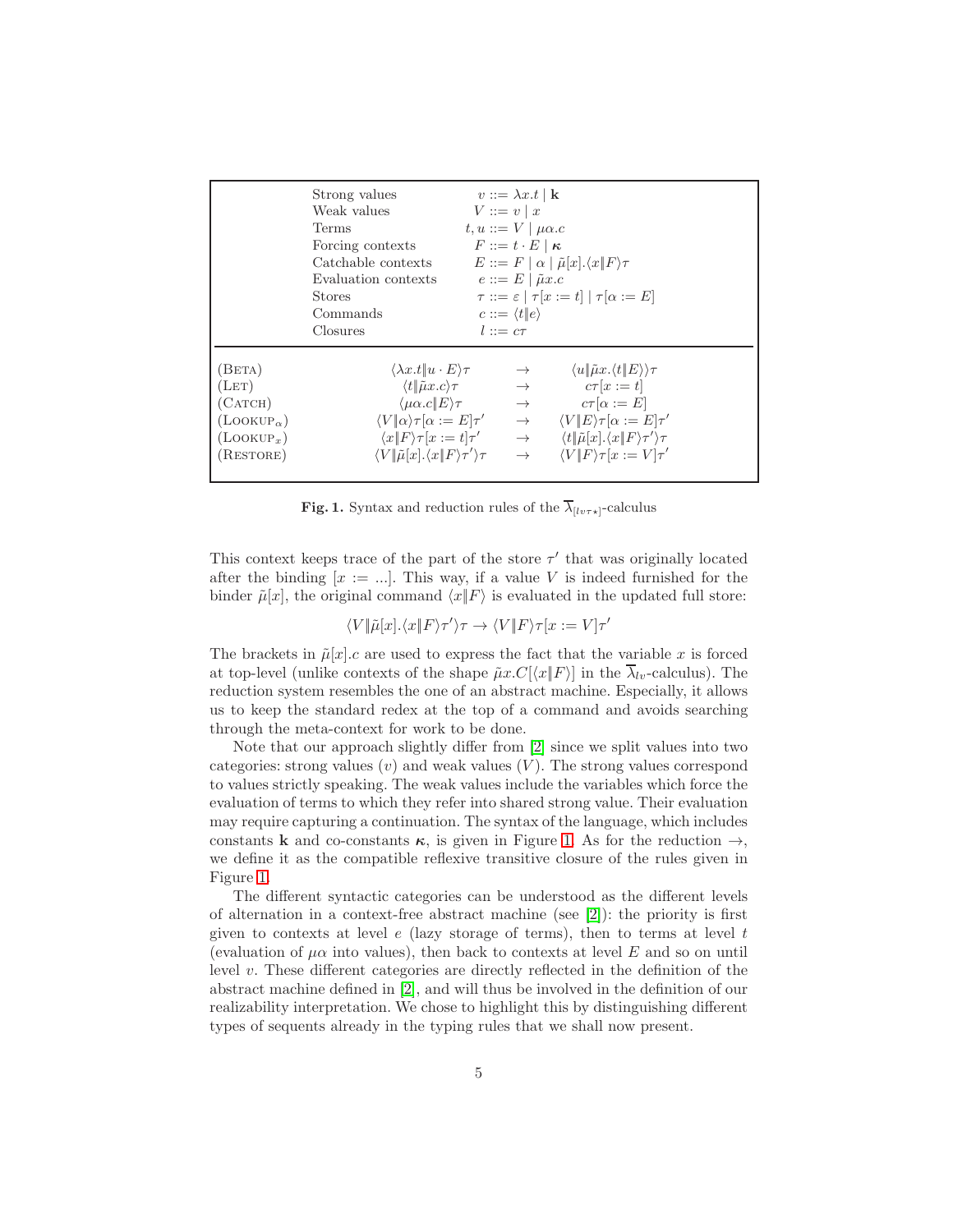$$
\begin{array}{llll}\n(\mathbf{k}:X) \in \mathcal{S} & \Gamma, x:A \vdash_{t} t:B \\
\hline\n\Gamma \vdash_{v} \mathbf{k}:X \quad & \overline{\Gamma \vdash_{v} \lambda x.t:A \rightarrow B} \quad & \overline{\Gamma \vdash_{v} x:A} \quad & \overline{\Gamma \vdash_{v} v:A} \quad & \overline{\Gamma \vdash_{v} v:A} \quad & \overline{\Gamma \vdash_{v} v:A} \quad & \overline{\Gamma \vdash_{v} v:A} \quad & \overline{\Gamma \vdash_{v} v:A} \quad & \overline{\Gamma \vdash_{v} v:A} \quad & \overline{\Gamma \vdash_{F} v:A} \quad & \overline{\Gamma \vdash_{F} t \cdot E \cdot (A \rightarrow B)^{\perp}} \quad & \overline{\Gamma \vdash_{E} v:A} \quad & \overline{\Gamma \vdash_{E} v:A} \quad & \overline{\Gamma \vdash_{E} F:A^{\perp}} \quad & \overline{\Gamma \vdash_{V} V:A} \quad & \overline{\Gamma \vdash_{F} t \cdot E \cdot (A \rightarrow B)^{\perp}} \quad & \overline{\Gamma \vdash_{E} w:A} \quad & \overline{\Gamma \vdash_{E} E:A^{\perp}} \quad & \overline{\Gamma \vdash_{E} F:A^{\perp}} \quad & \overline{\Gamma \vdash_{E} V:A} \quad & \overline{\Gamma \vdash_{E} \mu \alpha.c:A} \quad & \overline{\Gamma \vdash_{E} E:A^{\perp}} \quad & \overline{\Gamma \vdash_{E} E:A^{\perp}} \quad & \overline{\Gamma \vdash_{E} E:A^{\perp}} \quad & \overline{\Gamma \vdash_{E} E:A^{\perp}} \quad & \overline{\Gamma \vdash_{E} E:A^{\perp}} \quad & \overline{\Gamma \vdash_{E} E} \cdot & \overline{\Gamma \vdash_{E} v:A} \quad & \overline{\Gamma \vdash_{E} v} \cdot & \overline{\Gamma \vdash_{E} v} \cdot & \overline{\Gamma \vdash_{E} v} \cdot & \overline{\Gamma \vdash_{E} v} \cdot & \overline{\Gamma \vdash_{E} v} \cdot & \overline{\Gamma \vdash_{E} v} \cdot & \overline{\Gamma \vdash
$$

<span id="page-5-0"></span>**Fig. 2.** Typing rules of the  $\overline{\lambda}_{[lv\tau\star]}$ -calculus

### 1.4 A type system for the  $\overline{\lambda}_{[lv\tau\star]}$ -calculus.

We have nine kinds of (one-sided) sequents, one for typing each of the nine syntactic categories. We write them with an annotation on the  $\vdash$  sign, using one of the letters  $v, V, t, F, E, e, l, c, \tau$ . Sequents typing values and terms are asserting a type, with the type written on the right; sequents typing contexts are expecting a type A with the type written  $A^{\perp}$ ; sequents typing commands and closures are black boxes neither asserting nor expecting a type; sequents typing substitutions are instantiating a typing context. In other words, we have the following nine kinds of sequents:

| $\Gamma \vdash_l l$                   | $\Gamma\vdash_t t:A$ | $\Gamma\vdash_e e:A^{\perp}$    |
|---------------------------------------|----------------------|---------------------------------|
| $\Gamma \vdash_c c$                   | $\Gamma\vdash_V V:A$ | $\Gamma \vdash_E E : A^{\perp}$ |
| $\Gamma \vdash_{\tau} \tau : \Gamma'$ | $\Gamma\vdash_v v:A$ | $\Gamma \vdash_F F : A^{\perp}$ |

where types and typing contexts are defined by:

 $A, B ::= X \mid A \rightarrow B$   $\qquad \qquad \Gamma ::= \varepsilon \mid \Gamma, x : A \mid \Gamma, \alpha : A^{\perp}$ 

The typing rules are given on Figure [2](#page-5-0) where we assume that a variable  $x$ (resp. co-variable  $\alpha$ ) only occurs once in a context  $\Gamma$  (we implicitly assume the possibility of renaming variables by  $\alpha$ -conversion). We also adopt the convention that constants **k** and co-constants  $\kappa$  come with a signature S which assigns them a type. This type system enjoys the property of subject reduction.

<span id="page-5-1"></span>**Theorem 1** (Subject reduction). *If*  $\Gamma \vdash_l cr$  *and*  $c\tau \to c'\tau'$  *then*  $\Gamma \vdash_l c'\tau'$ *. Proof.* By induction on typing derivations, see Appendix [A.](#page-17-0) □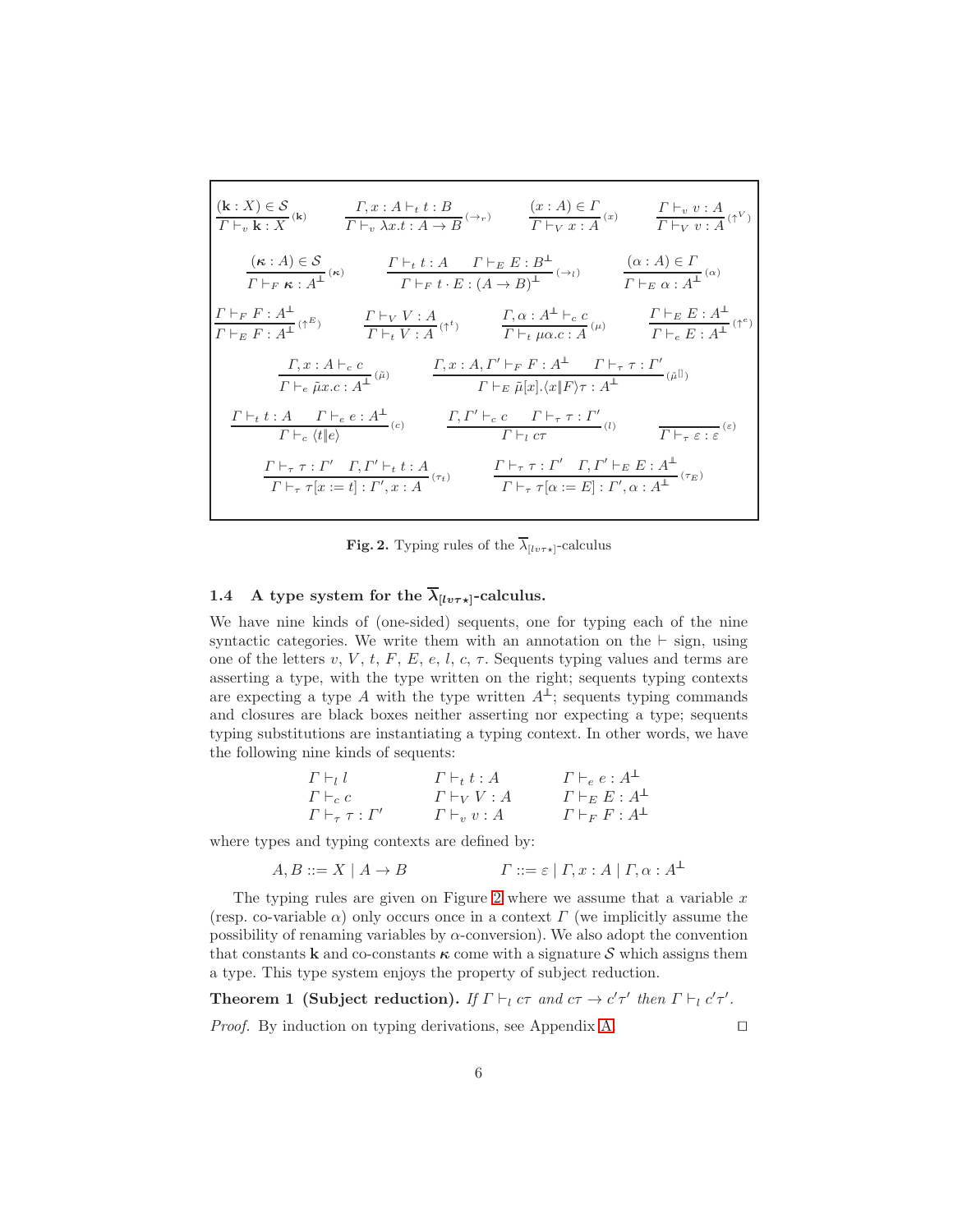### 2 Normalization of the  $\lambda_{[lv\tau\star]}$ -calculus

### 2.1 Normalization by realizability

The proof of normalization for the  $\lambda_{[lv\tau\star]}$ -calculus that we present in this section is inspired from techniques of Krivine's classical realizability [\[19\]](#page-16-2), whose nota-tions we borrow. Actually, it is also very close to a proof by reducibility<sup>[7](#page-6-0)</sup>. In a nutshell, to each type A is associated a set  $|A|_t$  of terms whose execution is guided by the structure of A. These terms are the ones usually called *realizers* in Krivine's classical realizability. Their definition is in fact indirect, and is done by orthogonality to a set of "correct" computations, called a *pole*. The choice of this set is central when studying models induced by classical realizability for secondorder-logic, but in the present case we only pay attention to the particular pole of terminating computations. This is where lies one of the difference with usual proofs by reducibility, where everything is done with respect to SN, while our definition are parametric in the pole (which is chosen to be  $SN$  in the end). The adequacy lemma, which is the central piece, consists in proving that typed terms belong to the corresponding sets of realizers, and are thus normalizing.

More in details, our proof can be sketched as follows. First, we generalize the usual notion of closed term to the notion of closed *term-in-store*. Intuitively, this is due to the fact that we are no longer interested in closed terms and substitutions to close opened terms, but rather in terms that are closed when considered in the current store. This is based on the simple observation that a store is nothing more than a shared substitution whose content might evolve along the execution. Second, we define the notion of *pole* ⊥⊥, which are sets of closures closed by anti-evaluation and store extension. In particular, the set of normalizing closures is a valid pole. This allows to relate terms and contexts thanks to a notion of orthogonality with respect to the pole. We then define for each formula A and typing level o (of e, t, E, V, F, v) a set  $|A|_o$  (resp.  $||A||_o$ ) of terms (resp. contexts) in the corresponding syntactic category. These sets correspond to reducibility candidates, or to what is usually called truth values and falsity values in Krivine realizability. Finally, the core of the proof consists in the adequacy lemma, which shows that any closed term of type  $A$  at level  $\alpha$  is in the corresponding set  $|A|_o$ . This guarantees that any typed closure is in any pole, and in particular in the pole of normalizing closures. Technically, the proof of adequacy evaluates in each case a state of an abstract machine (in our case a closure), so that the proof also proceeds by evaluation. A more detailed explanation of this observation as well as a more introductory presentation of normalization proofs by classical realizability are given in an article by Dagand and Scherer [\[7\]](#page-15-13).

### 2.2 Realizability interpretation for the  $\overline{\lambda}_{[lv\tau\star]}$ -calculus

We begin by defining some key notions for stores that we shall need further in the proof.

<span id="page-6-0"></span><sup>&</sup>lt;sup>7</sup> See for instance the proof of normalization for system  $D$  presented in [\[17,](#page-15-14) 3.2].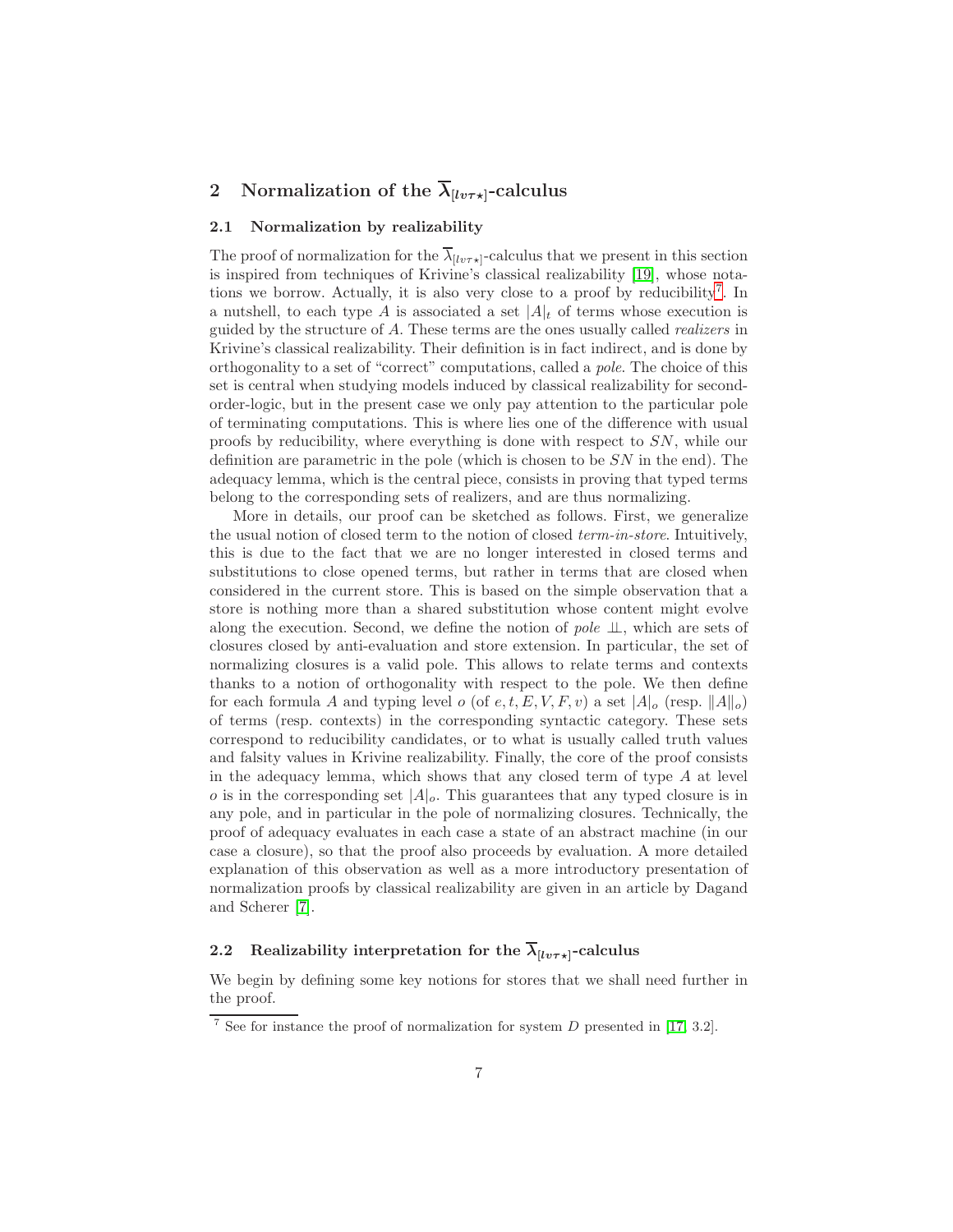Definition 2 (Closed store). *We extend the notion of free variable to stores:*

$$
FV(\varepsilon) \triangleq \emptyset
$$
  
\n
$$
FV(\tau[x := t]) \triangleq FV(\tau) \cup \{y \in FV(t) : y \notin \text{dom}(\tau)\}
$$
  
\n
$$
FV(\tau[\alpha := E]) \triangleq FV(\tau) \cup \{\beta \in FV(E) : \beta \notin \text{dom}(\tau)\}
$$

*so that we can define a closed store to be a store*  $\tau$  *such that*  $F V(\tau) = \emptyset$ *.* 

Definition 3 (Compatible stores). *We say that two stores* τ *and* τ ′ *are* independent *and write*  $\tau \# \tau'$  when  $\text{dom}(\tau) \cap \text{dom}(\tau') = \emptyset$ . We say that they are compatible *and write*  $\tau \circ \tau'$  *whenever for all variables* x *(resp. co-variables*  $\alpha$ ) *present in both stores:*  $x \in \text{dom}(\tau) \cap \text{dom}(\tau')$ ; the corresponding terms (resp. con*texts)* in  $\tau$  *and*  $\tau'$  *coincide. Finally, we say that*  $\tau'$  *is an extension of*  $\tau$  *and write*  $\tau \lhd \tau'$  whenever  $\text{dom}(\tau) \subseteq \text{dom}(\tau')$  and  $\tau \lhd \tau'$ .

We denote by  $\overline{\tau\tau'}$  the compatible union join $(\tau, \tau')$  of closed stores  $\tau$  and  $\tau'$ , defined by:

$$
\begin{array}{rcl}\n\text{join}(\tau_0[x := t]\tau_1, \tau'_0[x := t]\tau'_1) & \triangleq & \tau_0 \tau'_0[x := t]\n\text{join}(\tau_1, \tau'_1) & (\text{if } \tau_0 \# \tau'_0) \\
& \text{join}(\tau, \tau') & \triangleq & \tau \tau' \\
& \text{join}(\varepsilon, \tau) & \triangleq & \tau \\
& \text{join}(\tau, \varepsilon) & \triangleq & \tau\n\end{array}
$$

The following lemma (which follows easily from the previous definition) states the main property we will use about union of compatible stores.

**Lemma 4.** If  $\tau$  and  $\tau'$  are two compatible stores, then  $\tau \triangleleft \tau \tau'$  and  $\tau' \triangleleft \tau \tau'$ . *Besides, if*  $\tau$  *is of the form*  $\tau_0[x := t]\tau_1$ *, then*  $\overline{\tau \tau'}$  *is of the form*  $\tau_2[x := t]\tau_3$  *with*  $\tau_0 \lhd \tau_2$  *and*  $\tau_1 \lhd \tau_3$ *.* 

*Proof.* This follows easily from the previous definition. □

As we explained in the introduction of this section, we will not consider closed terms in the usual sense. Indeed, while it is frequent in the proofs of normalization (*e.g.* by realizability or reducibility) of a calculus to consider only closed terms and to perform substitutions to maintain the closure of terms, this only makes sense if it corresponds to the computational behavior of the calculus. For instance, to prove the normalization of  $\lambda x.t$  in typed call-by-name  $\lambda \mu \tilde{\mu}$ -calculus, one would consider a substitution  $\rho$  that is suitable for with respect to the typing context  $\Gamma$ , then a context  $u \cdot e$  of type  $A \to B$ , and evaluates :

<span id="page-7-0"></span>
$$
\langle \lambda x. t_{\rho} \| u \cdot e \rangle \rightarrow \langle t_{\rho} [u/x] \| e \rangle
$$

Then we would observe that  $t_{\rho}[u/x] = t_{\rho[x:=u]}$  and deduce that  $\rho[x := u]$  is suitable for  $\Gamma, x : A$ , which would allow us to conclude by induction.

However, in the  $\lambda_{[lv\tau\star]}$ -calculus we do not perform global substitution when reducing a command, but rather add a new binding  $[x := u]$  in the store:

$$
\langle \lambda x. t \Vert u \cdot E \rangle \tau \quad \rightarrow \quad \langle t \Vert E \rangle \tau [x := u]
$$

Therefore, the natural notion of closed term invokes the closure under a store, which might evolve during the rest of the execution (this is to contrast with a substitution).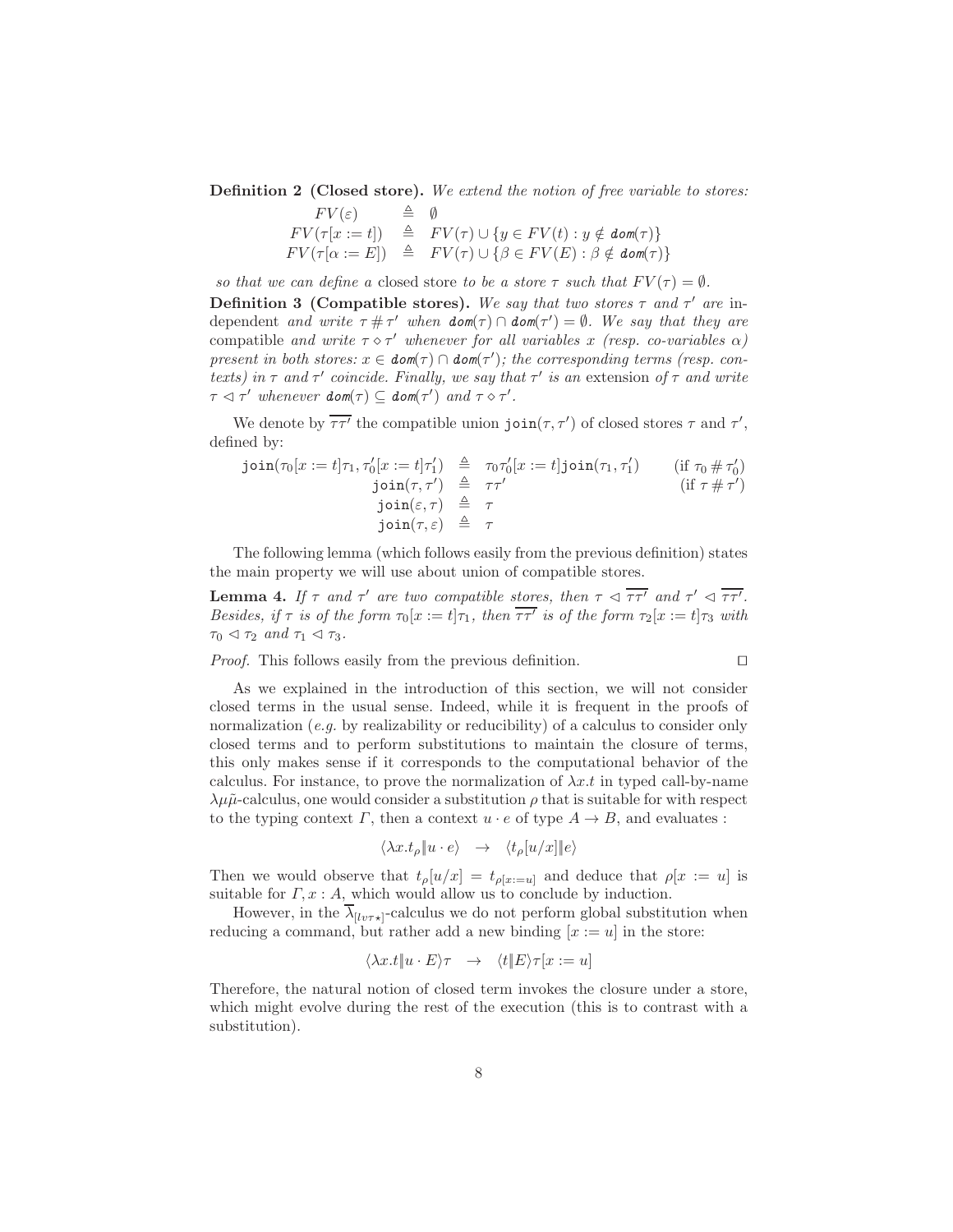Definition 5 (Term-in-store). *We call* closed term-in-store *(resp.* closed contextin-store*,* closed closures*) the combination of a term* t *(resp. context* e*, command c*) with a closed store  $\tau$  *such that*  $F V(t) \subseteq \text{dom}(\tau)$ *. We use the notation*  $(t|\tau)$ *(resp.*  $(e|\tau)$ *,*  $(c|\tau)$ *) to denote such a pair.* 

We should note that in particular, if t is a closed term, then  $(t|\tau)$  is a term-instore for any closed store  $\tau$ . The notion of closed term-in-store is thus a generalization of the notion of closed terms, and we will (ab)use of this terminology in the sequel. We denote the sets of closed closures by  $C_0$ , and will identify  $(c|\tau)$ and the closure  $c\tau$  when c is closed in  $\tau$ . Observe that if  $c\tau$  is a closure in  $\mathcal{C}_0$  and  $\tau'$  is a store extending  $\tau$ , then  $c\tau'$  is also in  $\mathcal{C}_0$ . We are now equipped to define the notion of pole, and verify that the set of normalizing closures is indeed a valid pole.

**Definition 6 (Pole).** *A subset*  $\perp \!\!\! \perp \subseteq \mathcal{C}_0$  *is said to be* saturated *or* closed by anti-reduction *whenever for all*  $(c|\tau)$ ,  $(c'|\tau') \in C_0$ , if  $c'\tau' \in \mathcal{I}$  and  $c\tau \to c'\tau'$ *then*  $c\tau \in \mathcal{L}$ *. It is said to be* closed by store extension *if whenever*  $c\tau \in \mathcal{L}$ *, for any store*  $\tau'$  *extending*  $\tau: \tau \leq \tau'$ *,*  $c\tau' \in \bot$  *<i>A* pole *is defined as any subset of*  $C_0$ *that is closed by anti-reduction and store extension.*

<span id="page-8-1"></span>The following proposition is the one supporting the claim that our realizability proof is almost a reducibility proof whose definitions have been generalized with respect to a pole instead of the fixed set SN.

**Proposition 7.** *The set*  $\perp \!\!\!\perp_{\Downarrow} = \{c \tau \in C_0 : c \tau \text{ normalizes } \}$  *is a pole.* 

*Proof.* As we only considered closures in  $C_0$ , both conditions (closure by antireduction and store extension) are clearly satisfied:

- $-$  if  $c\tau$  →  $c'\tau'$  and  $c'\tau'$  normalizes, then  $c\tau$  normalizes too;
- if *c* is closed in τ and  $cτ$  normalizes, if  $τ ⊲ τ'$  then  $cτ'$  will reduce as  $cτ$  does (since c is closed under  $\tau$ , it can only use terms in  $\tau'$  that already were in  $\tau$ ) and thus will normalize. ⊓⊔

Definition 8 (Orthogonality). *Given a pole* ⊥⊥*, we say that a term-in-store* (t| $\tau$ ) *is* orthogonal *to a context-in-store* (e| $\tau'$ ) *and write* (t| $\tau$ ) $\perp$ (e| $\tau'$ ) *if*  $\tau$  *and*  $\tau'$ *are compatible and*  $\langle t||e \rangle \overline{\tau \tau'} \in \perp \perp$ .

*Remark 9.* The reader familiar with Krivine's forcing machine [\[20\]](#page-16-3) might recognize his definition of orthogonality between terms of the shape  $(t, p)$  and stacks of the shape  $(\pi, q)$ , where p and q are forcing conditions<sup>[8](#page-8-0)</sup>:

$$
(t, p) \perp \perp (\pi, q) \Leftrightarrow (t \star \pi, p \wedge q) \in \perp \perp
$$

<span id="page-8-0"></span><sup>8</sup> The meet of forcing conditions is indeed a refinement containing somewhat the "union" of information contained in each, just like the union of two compatible stores.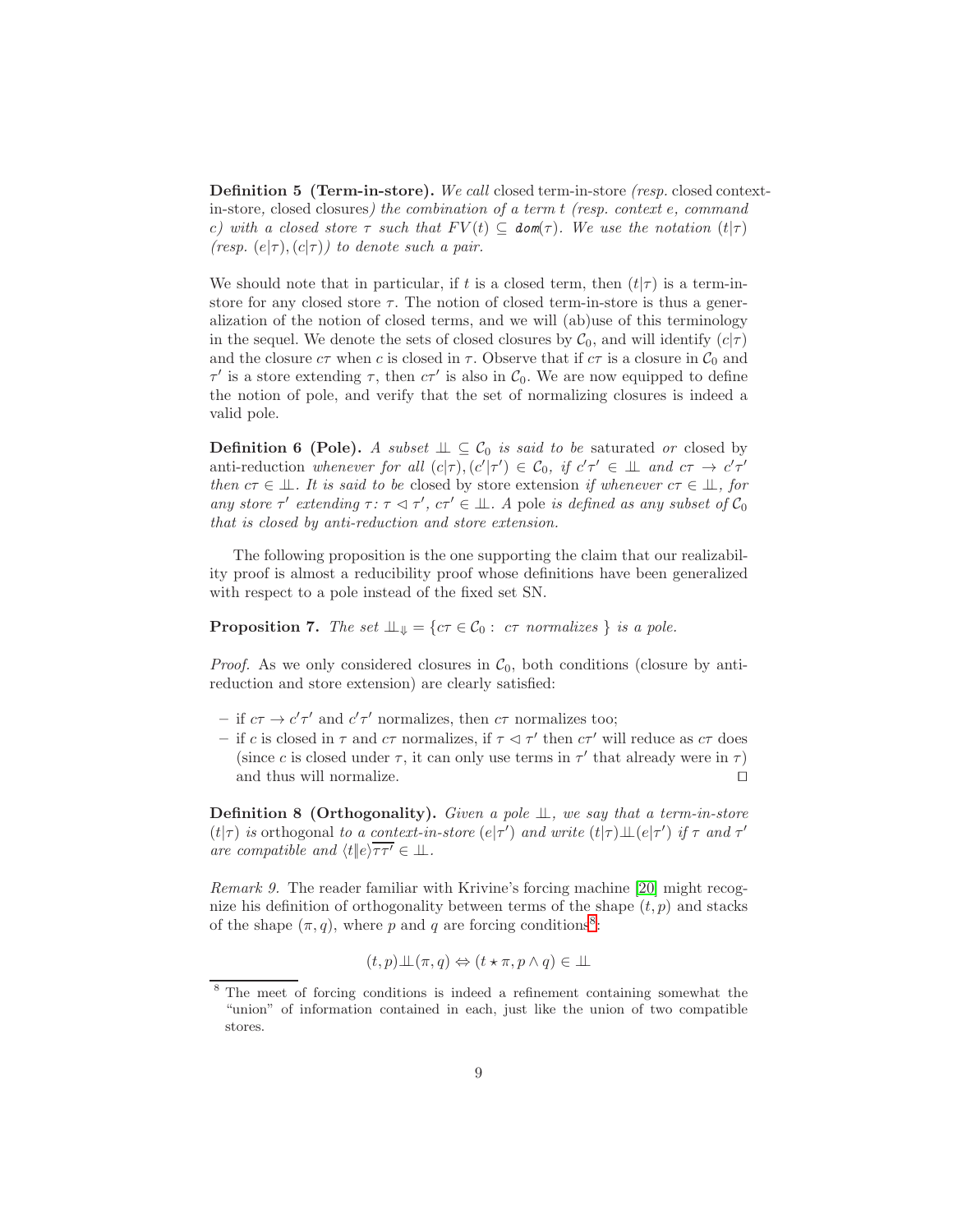We can now relate closed terms and contexts by orthogonality with respect to a given pole. This allows us to define for any formula A the sets  $|A|_v, |A|_V, |A|_t$ (resp.  $||A||_F, ||A||_E, ||A||_e$ ) of realizers (or reducibility candidates) at level v, V, t (resp.  $F, E, e$ ) for the formula A. It is to be observed that realizers are here closed terms-in-store.

Definition 10 (Realizers). *Given a fixed pole* ⊥, we set:

$$
|X|_{v} = \{(\mathbf{k}|\tau) : \ \vdash \mathbf{k} : X\}
$$
  
\n
$$
|A \to B|_{v} = \{(\lambda x.t|\tau) : \forall u\tau', \tau \circ \tau' \land (u|\tau') \in |A|_{t} \Rightarrow (t|\overline{\tau}\tau'[x := u]) \in |B|_{t}\}
$$
  
\n
$$
||A||_{F} = \{(\overline{F}|\tau) : \forall v\tau', \tau \circ \tau' \land (v|\tau') \in |A|_{v} \Rightarrow (v|\tau') \perp (F|\tau)\}
$$
  
\n
$$
||A||_{V} = \{(\overline{V}|\tau) : \forall F\tau', \tau \circ \tau' \land (F|\tau') \in ||A||_{F} \Rightarrow (\overline{V}|\tau) \perp (F|\tau')\}
$$
  
\n
$$
||A||_{E} = \{(\overline{E}|\tau) : \forall \overline{V}\tau', \tau \circ \tau' \land (\overline{V}|\tau') \in |A|\overline{V} \Rightarrow (\overline{V}|\tau') \perp (E|\tau')\}
$$
  
\n
$$
||A|_{t} = \{(\overline{t}|\tau) : \forall E\tau', \tau \circ \tau' \land (E|\tau') \in ||A||_{E} \Rightarrow (\overline{t}|\tau) \perp (E|\tau')\}
$$
  
\n
$$
||A||_{e} = \{(\overline{e}|\tau) : \forall t\tau', \tau \circ \tau' \land (\overline{t}|\tau') \in |A|_{t} \Rightarrow (\overline{t}|\tau') \perp (e|\tau)\}
$$

*Remark 11.* We draw the reader attention to the fact that we should actually write  $|A|_v^{\perp}$ ,  $||A||_F^{\perp}$ , etc... and  $\tau \Vdash_{\perp} \Gamma$ , because the corresponding definitions are parameterized by a pole ⊥⊥. As it is common in Krivine's classical realizability, we ease the notations by removing the annotation  $\perp\!\!\!\perp$  whenever there is no ambiguity on the pole. Besides, it is worth noting that if co-constants do not occur directly in the definitions, they may still appear in the realizers by mean of the pole.

If the definition of the different sets might seem complex at first sight, we claim that they are quite natural in regards of the methodology of Danvy's semantics artifacts presented in [\[2\]](#page-15-4). Indeed, having an abstract machine in contextfree form (the last step in this methodology before deriving the CPS) allows us to have both the term and the context (in a command) that behave independently of each other. Intuitively, a realizer at a given level is precisely a term which is going to behave well (be in the pole) in front of any opponent chosen in the previous level (in the hierarchy  $v, F, V,$ etc...). For instance, in a call-by-value setting, there are only three levels of definition (values, contexts and terms) in the interpretation, because the abstract machine in context-free form also has three. Here the ground level corresponds to strong values, and the other levels are somewhat defined as terms (or context) which are well-behaved in front of any opponent in the previous one. The definition of the different sets  $|A|_v, \|A\|_F, |A|_V$ , etc... directly stems from this intuition.

In comparison with the usual definition of Krivine's classical realizability, we only considered orthogonal sets restricted to some syntactical subcategories. However, the definition still satisfies the usual monotonicity properties of biorthogonal sets:

<span id="page-9-0"></span>Proposition 12. *For any type* A *and any given pole* ⊥⊥*, we have:*

1. 
$$
|A|_v \subseteq |A|_V \subseteq |A|_t;
$$
  
2.  $||A||_F \subseteq ||A||_E \subseteq ||A||_e.$ 

*Proof.* All the inclusions are proved in a similar way. We only give the proof for  $|A|_v \subseteq |A|_V$ . Let  $\perp \!\!\! \perp$  be a pole and  $(v|\tau)$  be in  $|A|_v$ . We want to show that  $(v|\tau)$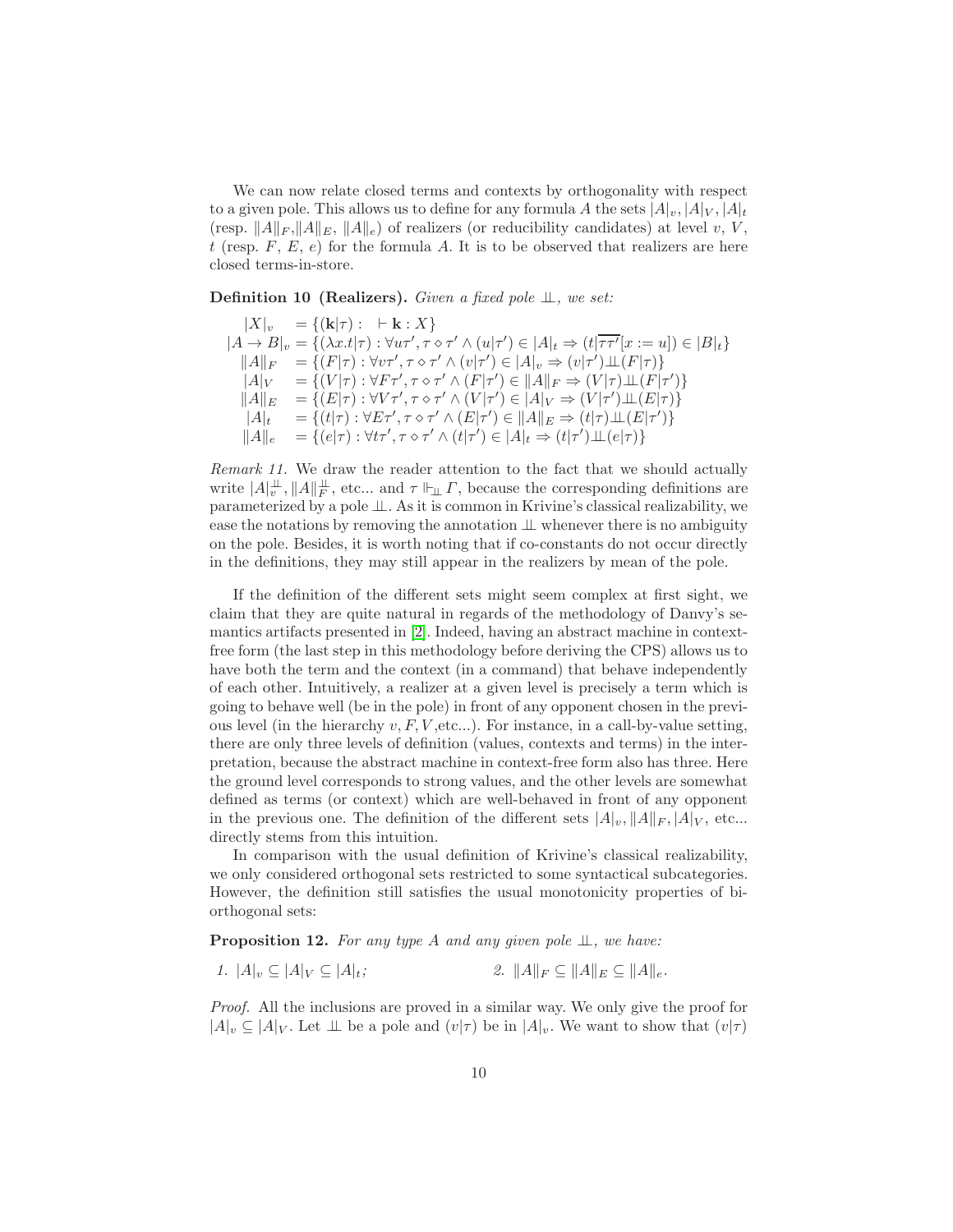is in  $|A|_V$ , that is to say that v is in the syntactic category V (which is true), and that for any  $(F|\tau') \in ||A||_F$  such that  $\tau \circ \tau'$ ,  $(v|\tau) \perp (F|\tau')$ . The latter holds by definition of  $(F|\tau') \in ||A||_F$ , since  $(v|\tau) \in |A|_v$ .

We now extend the notion of realizers to stores, by stating that a store  $\tau$ realizes a context  $\Gamma$  if it binds all the variables x and  $\alpha$  in  $\Gamma$  to a realizer of the corresponding formula.

**Definition 13.** *Given a closed store*  $\tau$  *and a fixed pole*  $\perp$ *l<sub>i</sub>, we say that*  $\tau$  realizes  $\Gamma$ *, which we write*<sup>[9](#page-10-0)</sup>  $\tau \Vdash \Gamma$ *, if:* 

*1. for any*  $(x : A) \in \Gamma$ ,  $\tau \equiv \tau_0[x := t]\tau_1$  *and*  $(t|\tau_0) \in |A|_t$ *2. for any*  $(\alpha : A^{\perp}) \in \Gamma$ ,  $\tau \equiv \tau_0 \, \alpha := E \, \tau_1$  *and*  $(E \, \tau_0) \in \|A\|_E$ 

In the same way than weakening rules (for the typing context) are admissible for each level of the typing system :

$$
\frac{\Gamma\vdash_t t:A\quad \Gamma\subseteq\Gamma'}{\Gamma'\vdash_t t:A}\qquad \qquad \frac{\Gamma\vdash_e e:A^\perp\quad \Gamma\subseteq\Gamma'}{\Gamma'\vdash_e e:A^\perp}\qquad \cdots \qquad \frac{\Gamma\vdash_\tau \tau:\Gamma''\quad \Gamma\subseteq\Gamma'}{\Gamma'\vdash_\tau \tau:\Gamma''}
$$

<span id="page-10-1"></span>the definition of realizers is compatible with a weakening of the store.

**Lemma 14 (Store weakening).** Let  $\tau$  and  $\tau'$  be two stores such that  $\tau \leq \tau'$ , *let*  $\Gamma$  *be a typing context and let*  $\perp \!\!\! \perp$  *be a pole. The following statements hold:* 

- 1.  $\overline{\tau\tau'}=\tau'$
- 2. If  $(t|\tau) \in |A|_t$  *for some closed term*  $(t|\tau)$  *and type A, then*  $(t|\tau') \in |A|_t$ *. The same holds for each level* e, E, V, F, v *of the typing rules.*
- *3.* If  $\tau \Vdash \Gamma$  then  $\tau' \Vdash \Gamma$ .

*Proof.* 1. Straightforward from the definition of  $\tau \overline{\tau'}$ .

- 2. This essentially amounts to the following observations. First, one remarks that if  $(t|\tau)$  is a closed term, so then so is  $(t|\overline{\tau\tau'})$  for any closed store  $\tau'$  compatible with  $\tau$ . Second, we observe that if we consider for instance a closed context  $(E|\tau'') \in ||A||_E$ , then  $\overline{\tau\tau'} \diamond \tau''$  implies  $\tau \diamond \tau''$ , thus  $(t|\tau) \perp (E|\tau'')$ and finally  $(t|\overline{\tau\tau'})\bot (E|\tau'')$  by closure of the pole under store extension. We conclude that  $(t|\tau')\bot (E|\tau'')$  using the first statement.
- 3. By definition, for all  $(x : A) \in \Gamma$ ,  $\tau$  is of the form  $\tau_0[x := t]\tau_1$  such that  $(t|\tau_0) \in |A|_t$ . As  $\tau$  and  $\tau'$  are compatible, we know by Lemma [4](#page-7-0) that  $\overline{\tau\tau'}$  is of the form  $\tau'_0[x := t]\tau'_1$  with  $\tau'_0$  an extension of  $\tau_0$ , and using the first point we get that  $(t|\tau'_0) \in |A|_t$ .

Definition 15 (Adequacy). *Given a fixed pole* ⊥⊥*, we say that:*

 $- A$  *typing judgment*  $\Gamma \vdash_t t : A$  *is* adequate *(w.r.t. the pole*  $\bot\!\!\!\bot$ *) if for all stores*  $\tau \Vdash \Gamma$ , we have  $(t|\tau) \in |A|_t$ .

<span id="page-10-0"></span><sup>&</sup>lt;sup>9</sup> Once again, we should formally write  $\tau \Vdash_{\perp} \Gamma$  but we will omit the annotation by  $\perp\!\!\!\perp$ as often as possible.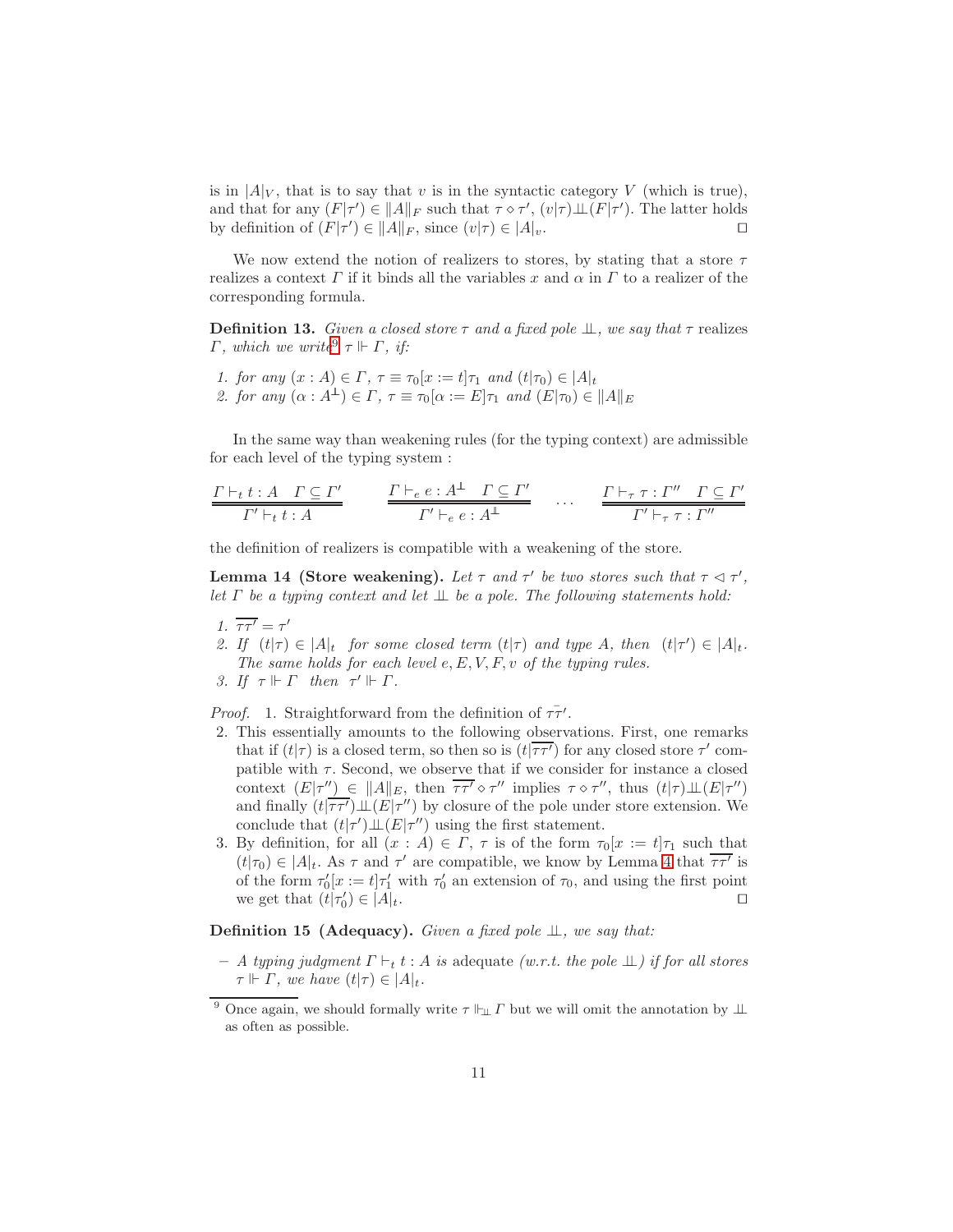– *More generally, we say that an inference rule*

$$
\frac{J_1 \cdots J_n}{J_0}
$$

*is adequate (w.r.t. the pole*  $\perp$ ) *if the adequacy of all typing judgments*  $J_1, \ldots, J_n$ *implies the adequacy of the typing judgment*  $J_0$ *.* 

*Remark 16.* From the latter definition, it is clear that a typing judgment that is derivable from a set of adequate inference rules is adequate too.

We will now show the main result of this section, namely that the typing rules of Figure [2](#page-5-0) for the  $\lambda_{[lv\tau\star]}$ -calculus without co-constants are adequate with any pole. Observe that this result requires to consider the  $\lambda_{[lv\tau\star]}$ -calculus without co-constants. Indeed, we consider co-constants as coming with their typing rules, potentially giving them any type (whereas constants can only be given an atomic type). Thus, there is *a priori* no reason<sup>[10](#page-11-0)</sup> why their types should be adequate with any pole.

However, as observed in the previous remark, given a fixed pole it suffices to check whether the typing rules for a given co-constant are adequate with this pole. If they are, any judgment that is derivable using these rules will be adequate.

**Theorem 17 (Adequacy).** *If*  $\Gamma$  *is a typing context*,  $\perp \!\!\!\perp$  *is a pole and*  $\tau$  *is a store such that*  $\tau \Vdash \Gamma$ , then the following holds in the  $\overline{\lambda}_{[lv\tau\star]}$ -calculus without *co-constants:*

- *1. If* v *is a strong value such that*  $\Gamma \vdash_v v : A$ *, then*  $(v|\tau) \in |A|_v$ *.*
- *2.* If F is a forcing context such that  $\Gamma \vdash_F F : A^\perp$ , then  $(F|\tau) \in \|A\|_F$ .
- *3.* If V is a weak value such that  $\Gamma \vdash_V V : A$ , then  $(V | \tau) \in |A|_V$ *.*
- *4.* If E is a catchable context such that  $\Gamma \vdash_E E : A^\perp$ , then  $(E|\tau) \in \|A\|_F$ .
- *5. If*  $t$  *is a term such that*  $\Gamma \vdash_t t : A$ *, then*  $(t | \tau) \in |A|_t$ *.*
- *6.* If e is a context such that  $\Gamma \vdash_e e : A^\perp$ , then  $(e|\tau) \in \|A\|_e$ .
- *7. If* c *is a command such that*  $\Gamma \vdash_c c$ *, then*  $c\tau \in \bot\bot$ *.*
- *8.* If  $\tau'$  is a store such that  $\Gamma \vdash_{\tau} \tau' : \Gamma'$ , then  $\tau \tau' \Vdash \Gamma, \Gamma'$ .

*Proof.* The different statements are proved by mutual induction over typing derivations. We only give the most important cases here, the exhaustive induction is given in Appendix [B.](#page-20-0)

**Rule**  $(\rightarrow_l)$ . Assume that

$$
\frac{\Gamma\vdash_t u:A \quad \Gamma\vdash_E E:B^\perp}{\Gamma\vdash_F u\cdot E:(A\rightarrow B)^\perp} \;(\rightarrow_l)
$$

<span id="page-11-0"></span><sup>&</sup>lt;sup>10</sup> Think for instance of a co-constant of type  $(A \rightarrow B)^{\perp}$ , there is no reason why it should be orthogonal to any function in  $|A \rightarrow B|_v$ .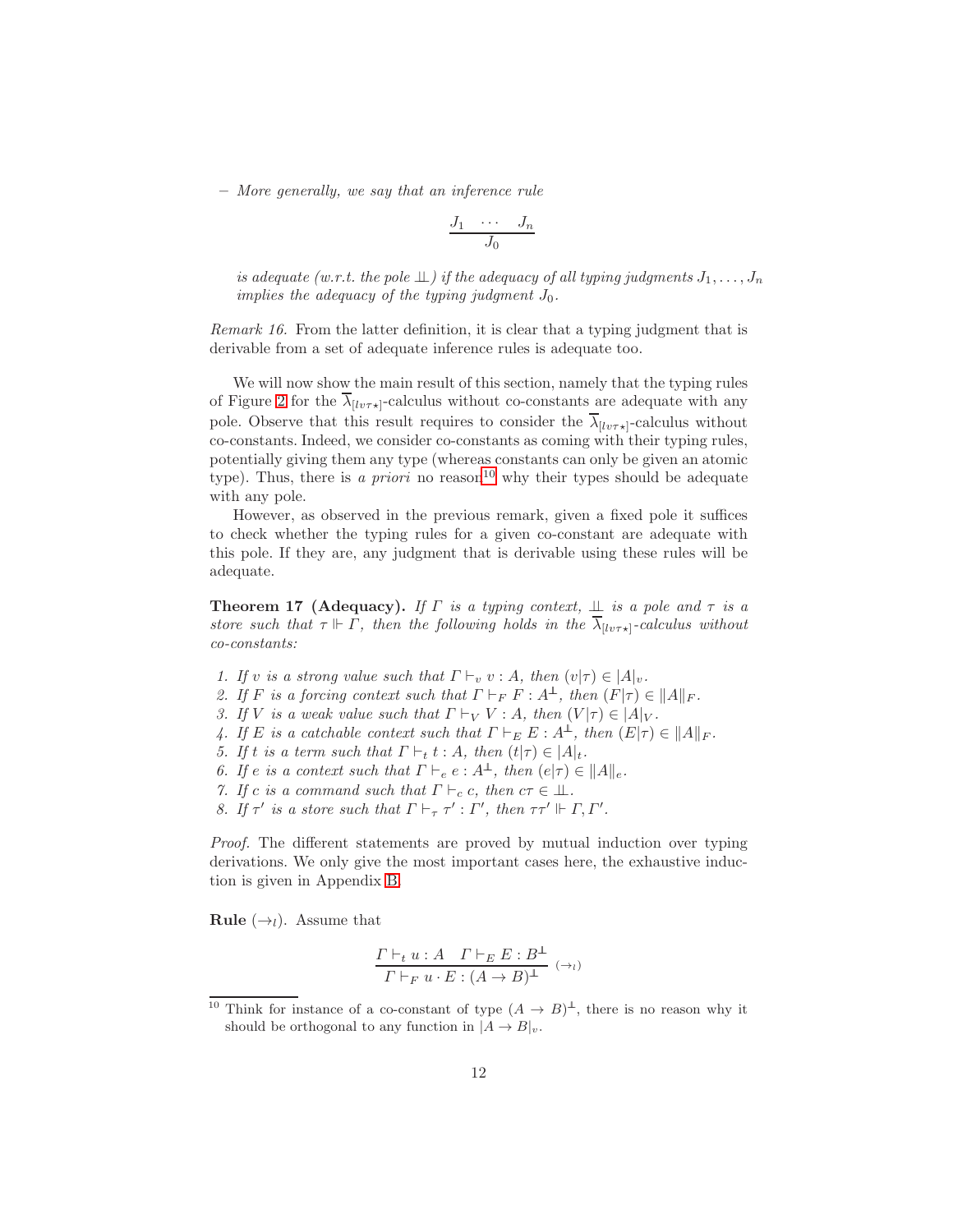and let  $\perp \!\!\! \perp$  be a pole and  $\tau$  a store such that  $\tau \Vdash \Gamma$ . Let  $(\lambda x.t | \tau')$  be a closed term in the set  $|A \to B|_v$  such that  $\tau \circ \tau'$ , then we have:

$$
\langle \lambda x. t | u \cdot E \rangle \overline{\tau \tau'} \rightarrow \langle u | \tilde{\mu} x. \langle t | E \rangle \rangle \overline{\tau \tau'} \rightarrow \langle t | E \rangle \overline{\tau \tau'} [x := u]
$$

By definition of  $|A \rightarrow B|_{v}$ , this closure is in the pole, and we can conclude by anti-reduction.

**Rule**  $(x)$ . Assume that

$$
\frac{(x:A) \in \Gamma}{\Gamma \vdash_V x:A} (x)
$$

and let  $\perp$  be a pole and  $\tau$  a store such that  $\tau \Vdash \Gamma$ . As  $(x : A) \in \Gamma$ , we know that  $\tau$  is of the form  $\tau_0[x := t]\tau_1$  with  $(t|\tau_0) \in |A|_t$ . Let  $(F|\tau')$  be in  $||A||_F$ , with  $\tau \diamond \tau'$ . By Lemma [4,](#page-7-0) we know that  $\overline{\tau \tau'}$  is of the form  $\overline{\tau_0}[x := t] \overline{\tau_1}$ . Hence we have:

$$
\langle x \Vert F \rangle \overline{\tau_0} [x := t] \overline{\tau_1} \rightarrow \langle t \Vert \tilde{\mu}[x]. \langle x \Vert F \rangle \overline{\tau_1} \rangle \overline{\tau_0}
$$

and it suffices by anti-reduction to show that the last closure is in the pole  $\perp$ . By induction hypothesis, we know that  $(t|\tau_0) \in |A|_t$  thus we only need to show that it is in front of a catchable context in  $||A||_E$ . This corresponds exactly to the next case that we shall prove now.

**Rule**  $(\tilde{\mu}^{\parallel})$ . Assume that

$$
\frac{\Gamma, x:A, \Gamma'\vdash_{F} F:A \quad \Gamma, x:A\vdash \tau': \Gamma'}{\Gamma\vdash_{E} \tilde{\mu}[x].\langle x\Vert F\rangle\tau': A} \quad (\tilde{\mu}^{\parallel})
$$

and let  $\perp$  be a pole and  $\tau$  a store such that  $\tau \Vdash \Gamma$ . Let  $(V | \tau_0)$  be a closed term in  $|A|_V$  such that  $\tau_0 \diamond \tau$ . We have that :

$$
\langle V|\!|\tilde{\mu}[x].\langle x|\!|F\rangle\overline{\tau'}\rangle\overline{\tau_0\tau}\ \ \, \rightarrow\ \ \, \langle V|\!|F\rangle\overline{\tau_0\tau}[x:=V]\tau'
$$

By induction hypothesis, we obtain  $\tau[x := V] \tau' \Vdash T, x : A, \Gamma'$ . Up to  $\alpha$ conversion in F and  $\tau'$ , so that the variables in  $\tau'$  are disjoint from those in  $\tau_0$ , we have that  $\overline{\tau_0\tau} \Vdash \Gamma$  (by Lemma [14\)](#page-10-1) and then  $\tau'' \triangleq \overline{\tau_0\tau}[x := V]\tau' \Vdash \Gamma, x : A, \Gamma'.$ By induction hypothesis again, we obtain that  $(F|\tau'') \in ||A||_F$  (this was an assumption in the previous case) and as  $(V|\tau_0) \in |A|_V$ , we finally get that  $(V|\tau_0) \perp (F|\tau'')$  and conclude again by anti-reduction. □

Corollary 18. *If*  $c\tau$  *is a closure such that*  $\vdash_l c\tau$  *is derivable, then for any pole* ⊥⊥ *such that the typing rules for co-constants used in the derivation are adequate with*  $\perp$ *l<sub>i</sub>*,  $c\tau \in \perp$ *l<sub>i</sub>*.

We can now put our focus back on the normalization of typed closures. As we already saw in Proposition [7,](#page-8-1) the set  $\perp\perp$  of normalizing closure is a valid pole, so that it only remains to prove that any typing rule for co-constants is adequate with  $\perp\!\!\!\perp$ <sup>1</sup>.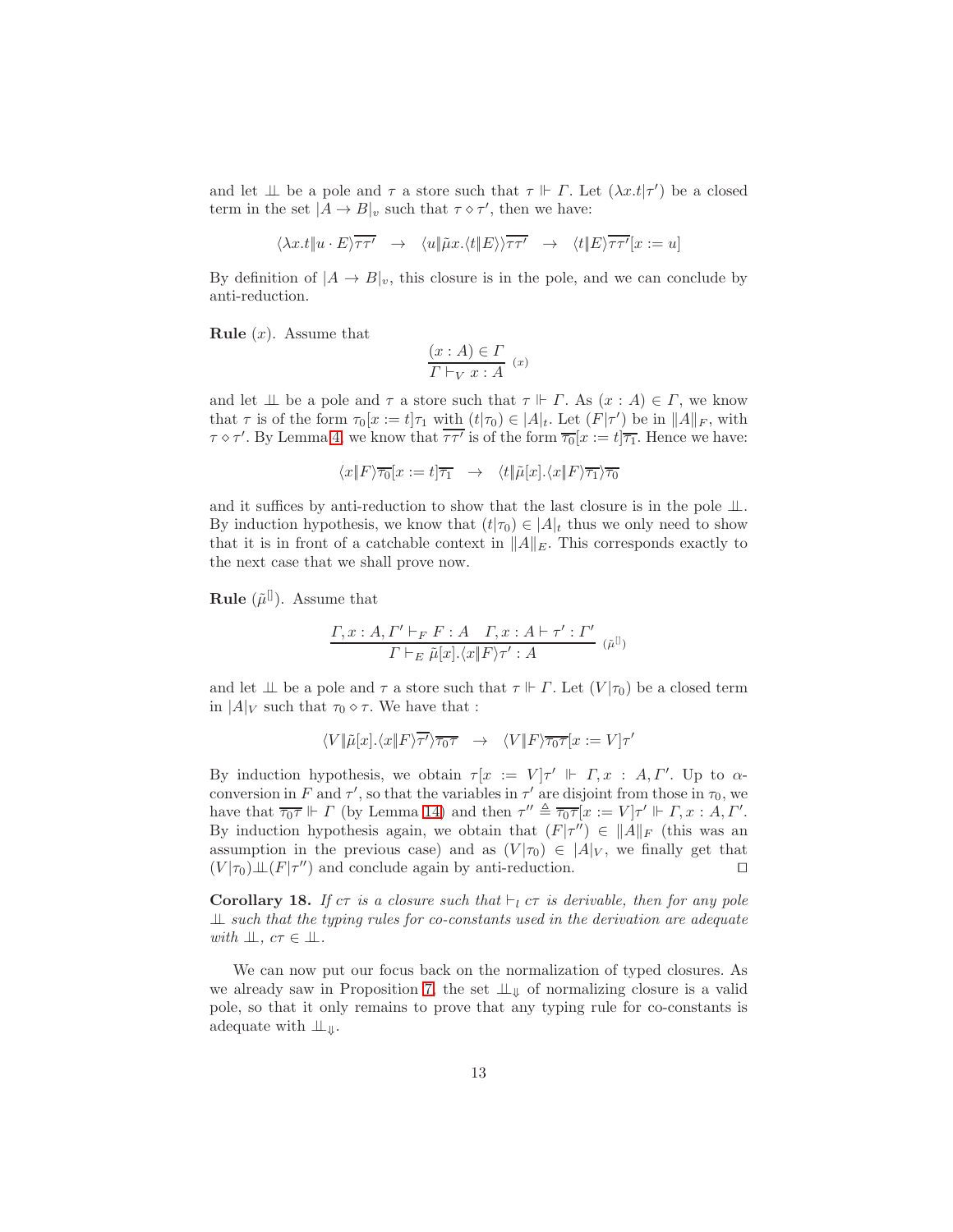**Lemma 19.** Any typing rule for co-constants is adequate with the pole  $\perp\!\!\!\perp$ , i.e. *if*  $\Gamma$  *is a typing context, and*  $\tau$  *is a store such that*  $\tau \Vdash \Gamma$ *, if*  $\kappa$  *is a co-constant such that*  $\Gamma \vdash_F \kappa : A^\perp$ *, then*  $(\kappa|\tau) \in \|A\|_F$ *.* 

*Proof.* This lemma directly stems from the observation that for any store  $\tau$  and any closed strong value  $(v|\tau') \in |A|_v$ ,  $\langle v | \kappa \rangle \overline{\tau \tau'}$  does not reduce and thus belongs to the pole  $\perp\!\!\!\perp$ <sup>1</sup>.

<span id="page-13-1"></span>As a consequence, we obtain the normalization of typed closures of the full calculus.

**Theorem 20.** If  $c\tau$  is a closure of the  $\lambda_{[lv\tau\star]}$ -calculus such that  $\vdash_l c\tau$  is deriv*able, then* cτ *normalizes.*

This is to be contrasted with Okasaki, Lee and Tarditi's semantics for the call-by-need  $\lambda$ -calculus, which is not normalizing in the simply-typed case, as shown in Ariola *et al.* [\[2\]](#page-15-4).

### 2.3 Extension to  $2<sup>nd</sup>$ -order type systems

We focused in this article on simply-typed versions of the  $\overline{\lambda}_{lv}$  and  $\overline{\lambda}_{[lv\tau\star]}$  calculi. But as it is common in Krivine classical realizability, first and second-order quantifications (in Curry style) come for free through the interpretation. This means that we can for instance extend the language of types to first and secondorder predicate logic:

$$
e_1, e_2 ::= x \mid f(e_1, \dots, e_k)
$$
  

$$
A, B ::= X(e_1, \dots, e_k) \mid A \rightarrow B \mid \forall x. A \mid \forall X. A
$$

We can then define the following introduction rules for universal quantifications:

$$
\frac{\Gamma\vdash_v v:A\quad x\notin FV(\Gamma)}{\Gamma\vdash_v v:\forall x.A} \quad (\forall_r^1) \qquad \qquad \frac{\Gamma\vdash_v v:A\quad X\notin FV(\Gamma)}{\Gamma\vdash_v v:\forall X.A} \quad (\forall_r^2)
$$

Observe that these rules need to be restricted at the level of strong values, just as they are restricted to values in the case of call-by-value<sup>[11](#page-13-0)</sup>. As for the left rules, they can be defined at any levels, let say the more general  $e$ .

$$
\frac{\Gamma \vdash_e e : (A[n/x])^{\perp}}{\Gamma \vdash_e e : (\forall x.A)^{\perp}} \quad (\forall_i^1) \qquad \qquad \frac{\Gamma \vdash_e e : (A[B/X])^{\perp}}{\Gamma \vdash_e e : (\forall X.A)^{\perp}} \quad (\forall_i^2)
$$

where  $n$  is any natural number and  $B$  any formula. The usual (call-by-value) interpretation of the quantification is defined as an intersection over all the possible instantiations of the variables within the model. We do not wish to

<span id="page-13-0"></span> $11$  For further explanation on the need for a value restriction in Krivine realizability, we refer the reader to [\[29\]](#page-16-6) or [\[25\]](#page-16-15).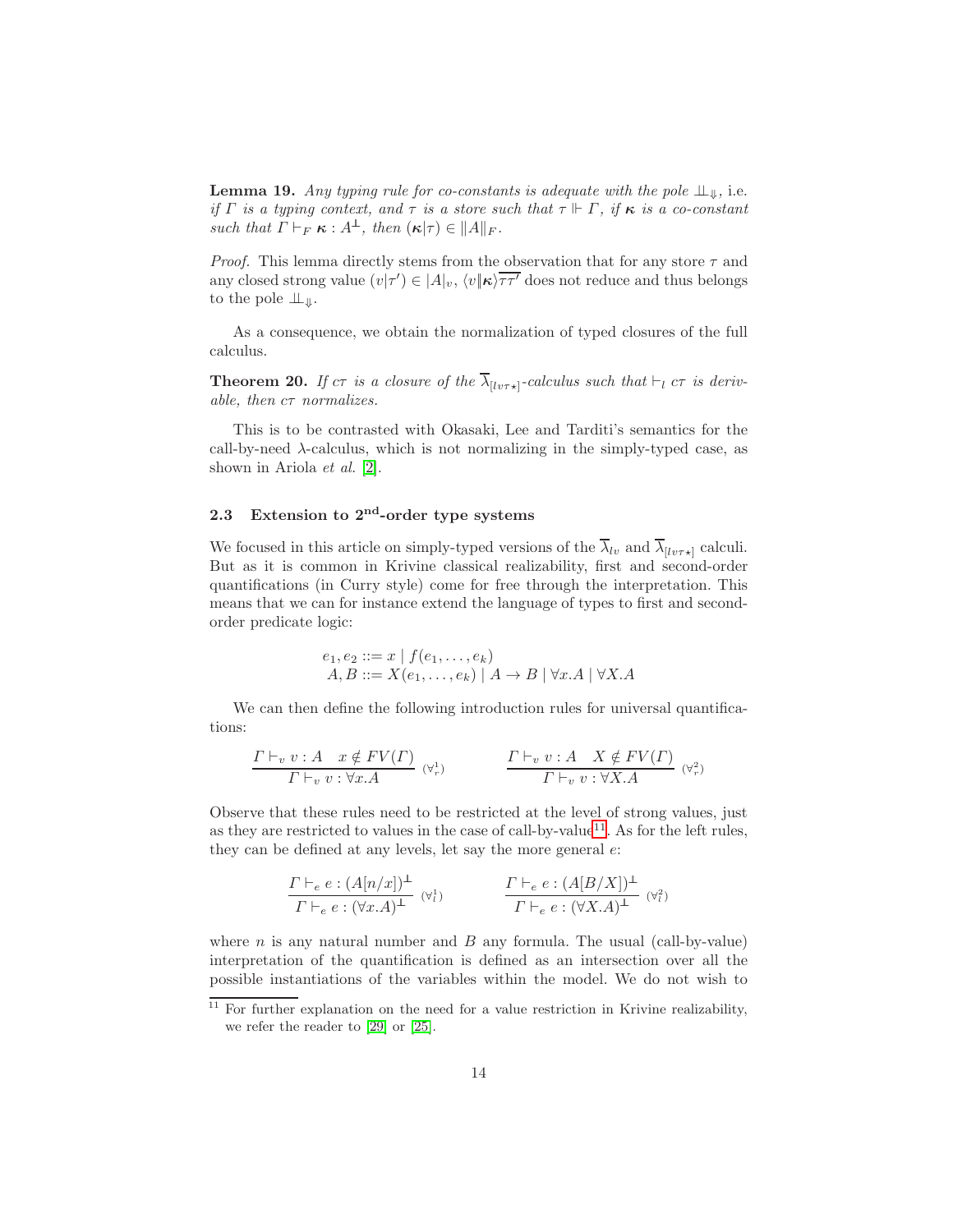enter into too many details<sup>[12](#page-14-0)</sup> on this topic here, but first-order variable are to be instantiated by integers, while second order are to be instantiated by subset of terms at the lower level, *i.e.* closed strong-values in store (which we write  $V_0$ ):

$$
|\forall x.A|_{v} = \bigcap_{n \in \mathbb{N}} |A[n/x]|_{v} \qquad \qquad |\forall X.A|_{v} = \bigcap_{S \in \mathbb{N}^{k} \to \mathcal{P}(\mathcal{V}_{0})} |A[S/X]|_{v}
$$

where the variable X is of arity k. It is then routine to check that the typing rules are adequate with the realizability interpretation.

### 3 Conclusion and further work

In this paper, we presented a system of simple types for a call-by-need calculus with control, which we proved to be safe in that it satisfies subject reduction (Theorem [1\)](#page-5-1) and that typed terms are normalizing (Theorem [20\)](#page-13-1). We proved the normalization by means of realizability-inspired interpretation of the  $\lambda_{[lv\tau\star]}$ calculus. Incidentally, this opens the doors to the computational analysis (in the spirit of Krivine realizability) of classical proofs using control, laziness and shared memory.

In further work, we intend to present two extensions of the present paper. First, following the definition of the realizability interpretation, we managed to type the continuation-and-store passing style translation for the  $\lambda_{[l v \tau \star]}$ -calculus (see [\[2\]](#page-15-4)). Interestingly, typing the translation emphasizes its computational content, and in particular, the store-passing part is reflected in a Kripke forcing-like manner of typing the extensibility of the store [\[28,](#page-16-16) Chapter 6].

Second, on a different aspect, the realizability interpretation we introduced could be a first step towards new ways of realizing axioms. In particular, the first author used in his Ph.D. thesis [\[28,](#page-16-16) Chapter 8] the techniques presented in this paper to give a normalization proof for  $dPA^{\omega}$ , a proof system developed by the second author [\[15\]](#page-15-3). Indeed, this proof system allows to define a proof for the axiom of dependent choice thanks to the use of streams that are lazily evaluated, and was lacking a proper normalization proof.

Finally, to determine the range of our technique, it would be natural to investigate the relation between our framework and the many different presentations of call-by-need calculi (with or without control). Amongst other calculi, we could cite Chang-Felleisen presentation of call-by-need [\[4\]](#page-15-15), Garcia *et al.* lazy calculus with delimited control [\[10\]](#page-15-16) or Kesner's recent paper on normalizing by-need terms characterized by an intersection type system [\[16\]](#page-15-17). To this end, we might rely on Pédrot and Saurin's classical by-need [\[33\]](#page-16-17). They indeed relate (classical) call-by-need with linear head-reduction from a computational point of view, and draw the connections with the presentations of Ariola *et al.* [\[2\]](#page-15-4) and Chang-Felleisen [\[4\]](#page-15-15). Ariola *et al.*  $\lambda_{lv}$ -calculus being close to the  $\lambda_{[lv\tau\star]}$ -calculus (see [\[2\]](#page-15-4) for further details), our technique is likely to be adaptable to their framework, and thus to Pédrot and Saurin's system.

<span id="page-14-0"></span> $\frac{12}{12}$  Once again, we advise the interested reader to refer to [\[29\]](#page-16-6) or [\[25\]](#page-16-15) for further details.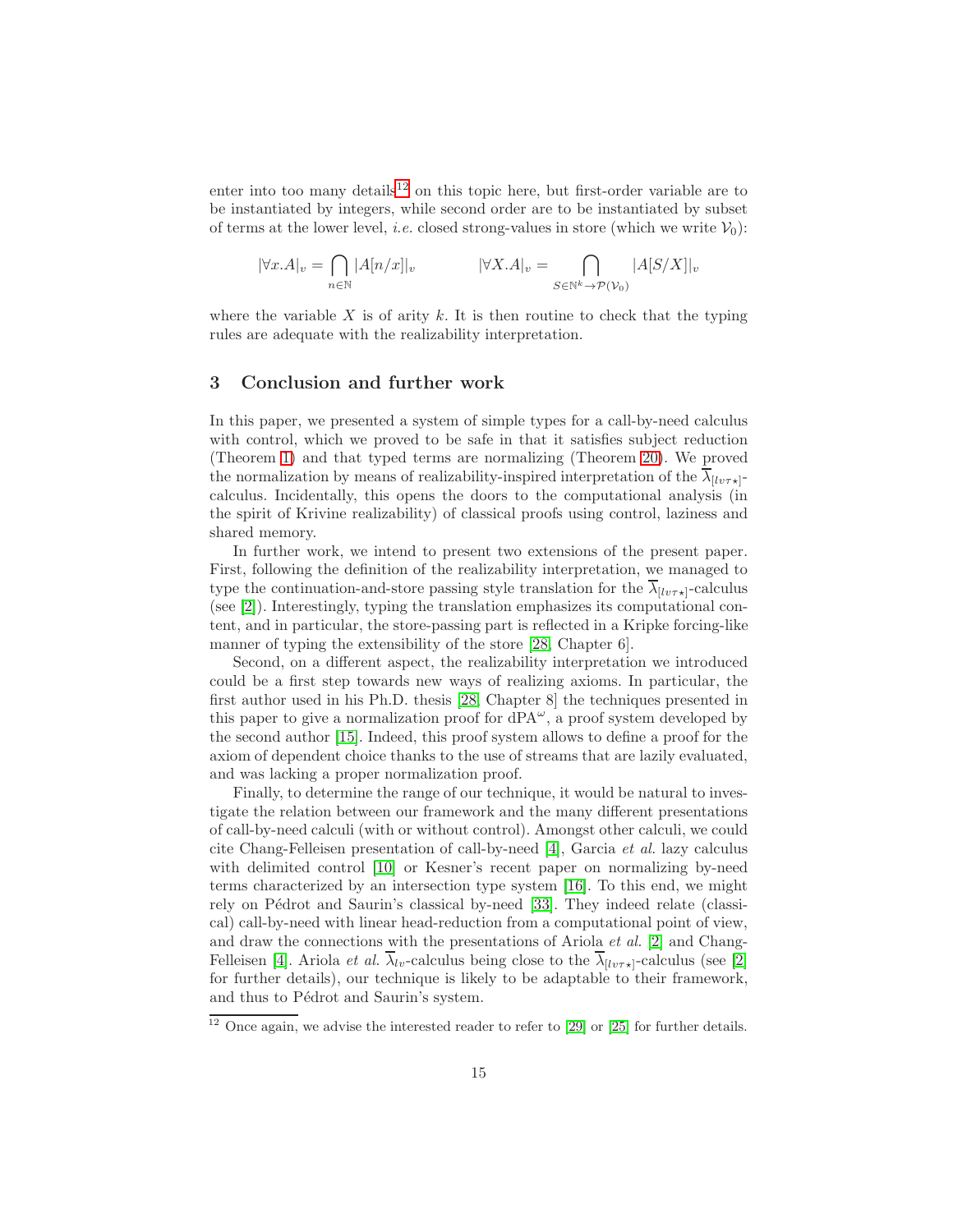### <span id="page-15-10"></span>References

- 1. Zena Ariola and Matthias Felleisen. The call-by-need lambda calculus. J. Funct. Program., 7(3):265–301, 1993.
- <span id="page-15-4"></span>2. Zena M. Ariola, Paul Downen, Hugo Herbelin, Keiko Nakata, and Alexis Saurin. Classical call-by-need sequent calculi: The unity of semantic artifacts. In Tom Schrijvers and Peter Thiemann, editors, Proceedings of FLOPS'12, Kobe, Japan, May 23-25, 2012. Proceedings, LNCS, pages 32–46. Springer, 2012.
- <span id="page-15-2"></span>3. Franco Barbanera and Stefano Berardi. A symmetric λ-calculus for classical program extraction. Information and Computation, 125(2):103–117, 1996.
- <span id="page-15-15"></span>4. Stephen Chang and Matthias Felleisen. The call-by-need lambda calculus, revisited. In Programming Languages and Systems - 21st European Symposium on Programming, ESOP 2012, Held as Part of the European Joint Conferences on Theory and Practice of Software, ETAPS 2012, Tallinn, Estonia, March 24 - April 1, 2012. Proceedings, pages 128–147, 2012.
- <span id="page-15-12"></span>5. Tristan Crolard. A confluent lambda-calculus with a catch/throw mechanism. J. Funct. Program., 9(6):625–647, 1999.
- <span id="page-15-5"></span>6. Pierre-Louis Curien and Hugo Herbelin. The duality of computation. In Proceedings of ICFP 2000, SIGPLAN Notices 35(9), pages 233–243. ACM, 2000.
- <span id="page-15-13"></span>7. Pierre-Evariste Dagand and Gabriel Scherer. Normalization by realizability also evaluates. In David Baelde and Jade Alglave, editors, *Proceedings of JFLA*'15, Le Val d'Ajol, France, January 2015.
- <span id="page-15-11"></span>8. Matthias Felleisen, Daniel P. Friedman, Eugene E. Kohlbecker, and Bruce F. Duba. Reasoning with continuations. In Proceedings of LICS'86, Cambridge, Massachusetts, USA, June 16-18, 1986, pages 131–141. IEEE Computer Society, 1986.
- <span id="page-15-1"></span>9. Jean Gallier. On girard's 'candidats de reductibilité.'. In Odifreddi, editor, Logic and Computer Science, pages 123–203. Academic Press, 1900.
- <span id="page-15-16"></span>10. Ronald Garcia, Andrew Lumsdaine, and Amr Sabry. Lazy evaluation and delimited control. Logical Methods in Computer Science, Volume 6, Issue 3, July 2010.
- <span id="page-15-0"></span>11. Jean-Yves Girard. Une extension de Linterpretation de gödel a Lanalyse, et son application a Lelimination des coupures dans Lanalyse et la theorie des types. In J.E. Fenstad, editor, Proceedings of the Second Scandinavian Logic Symposium, volume 63 of Studies in Logic and the Foundations of Mathematics, pages  $63 - 92$ . Elsevier, 1971.
- <span id="page-15-7"></span>12. Mauricio Guillermo and Alexandre Miquel. Specifying peirce's law in classical realizability. Mathematical Structures in Computer Science, 26(7):1269–1303, 2016.
- <span id="page-15-8"></span>13. Mauricio Guillermo and Etienne Miquey. Classical realizability and arithmetical ´ formulæ. Mathematical Structures in Computer Science, page 1–40, 2016.
- <span id="page-15-6"></span>14. Hugo Herbelin. C'est maintenant qu'on calcule: au cœur de la dualité. Habilitation thesis, University Paris 11, December 2005.
- <span id="page-15-3"></span>15. Hugo Herbelin. A constructive proof of dependent choice, compatible with classical logic. In Proceedings of the 27th Annual IEEE Symposium on Logic in Computer Science, LICS 2012, Dubrovnik, Croatia, June 25-28, 2012, pages 365–374. IEEE Computer Society, 2012.
- <span id="page-15-17"></span>16. Delia Kesner. Reasoning About Call-by-need by Means of Types, pages 424–441. Springer Berlin Heidelberg, Berlin, Heidelberg, 2016.
- <span id="page-15-14"></span>17. Jean-Louis Krivine. Lambda-calculus, types and models. Ellis Horwood series in computers and their applications. Masson, 1993.
- <span id="page-15-9"></span>18. Jean-Louis Krivine. Dependent choice, 'quote' and the clock. Th. Comp. Sc., 308:259–276, 2003.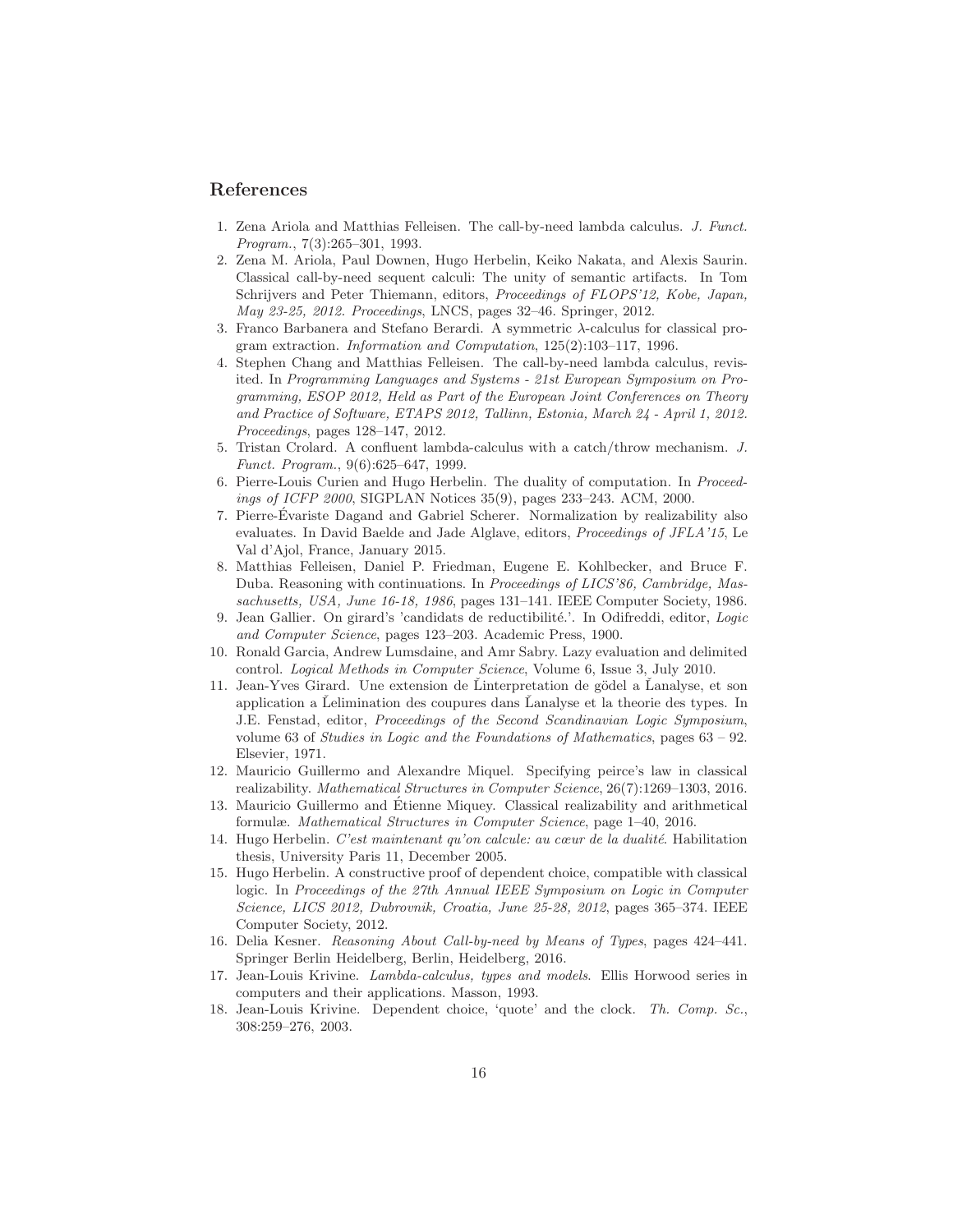- <span id="page-16-3"></span><span id="page-16-2"></span>19. Jean-Louis Krivine. Realizability in classical logic. In interactive models of computation and program behaviour. Panoramas et synthèses, 27, 2009.
- 20. Jean-Louis Krivine. Realizability algebras: a program to well order r. Logical Methods in Computer Science, 7(3), 2011.
- <span id="page-16-4"></span>21. Jean-Louis Krivine. Realizability algebras  $II$ : new models of  $ZF + DC$ . Logical Methods in Computer Science, 8(1):10, February 2012. 28 p.
- <span id="page-16-12"></span><span id="page-16-5"></span>22. Jean-Louis Krivine. On the structure of classical realizability models of ZF, 2014.
- 23. Yves Lafont, Bernhard Reus, and Thomas Streicher. Continuations semantics or expressing implication by negation. Technical Report 9321, Ludwig-Maximilians-Universität, München, 1993.
- <span id="page-16-14"></span>24. Frédéric Lang. Explaining the lazy krivine machine using explicit substitution and addresses. Higher-Order and Symbolic Computation, 20(3):257–270, Sep 2007.
- <span id="page-16-15"></span>25. Rodolphe Lepigre. A classical realizability model for a semantical value restriction. In Peter Thiemann, editor, Programming Languages and Systems - 25th European Symposium on Programming, ESOP 2016, Held as Part of the European Joint Conferences on Theory and Practice of Software, ETAPS 2016, Eindhoven, The Netherlands, April 2-8, 2016, Proceedings, volume 9632 of Lecture Notes in Computer Science, pages 476–502. Springer, 2016.
- <span id="page-16-10"></span>26. John Maraist, Martin Odersky, and Philip Wadler. The call-by-need lambda calculus. J. Funct. Program., 8(3):275–317, 1998.
- <span id="page-16-7"></span>27. Alexandre Miquel. Existential witness extraction in classical realizability and via a negative translation. Logical Methods in Computer Science, 7(2):188–202, 2011.
- <span id="page-16-16"></span>28. Etienne Miquey. *Classical realizability and side-effects*. PhD thesis, Université Paris-Diderot, Universidad de la República (Uruguay), 2017.
- <span id="page-16-6"></span>29. Guillaume Munch-Maccagnoni. Focalisation and Classical Realisability. In Erich Grädel and Reinhard Kahle, editors, Computer Science Logic '09, volume 5771 of Lecture Notes in Computer Science, pages 409–423. Springer, Heidelberg, 2009.
- <span id="page-16-11"></span>30. Chris Okasaki, Peter Lee, and David Tarditi. Call-by-need and continuationpassing style. Lisp and Symbolic Computation, 7(1):57–82, 1994.
- <span id="page-16-13"></span>31. Michel Parigot. Free deduction: An analysis of "computations" in classical logic. In Andrei Voronkov, editor, Proceedings of LPAR, volume 592 of LNCS, pages 361–380. Springer, 1991.
- <span id="page-16-1"></span>32. Michel Parigot. Strong normalization of second order symmetric lambda-calculus. In Sanjiv Kapoor and Sanjiva Prasad, editors, Foundations of Software Technology and Theoretical Computer Science, 20th Conference, FST TCS 2000 New Delhi, India, December 13-15, 2000, Proceedings, volume 1974 of LNCS, pages 442–453. Springer, 2000.
- <span id="page-16-17"></span>33. Pierre-Marie Pédrot and Alexis Saurin. Classical by-need. In Peter Thiemann, editor, Programming Languages and Systems: 25th European Symposium on Programming, ESOP 2016, Proceedings, pages 616–643. Springer Berlin Heidelberg, 2016.
- <span id="page-16-9"></span>34. Gordon D. Plotkin. Call-by-name, call-by-value and the lambda-calculus. Theor. Comput. Sci., 1(2):125–159, 1975.
- <span id="page-16-8"></span>35. Emmanuel Polonowski. Strong normalization of lambda-mu-mu/tilde-calculus with explicit substitutions. In Igor Walukiewicz, editor, Foundations of Software Science and Computation Structures, 7th International Conference, FOSSACS 2004, Held as Part of the Joint European Conferences on Theory and Practice of Software, ETAPS 2004, Barcelona, Spain, March 29 - April 2, 2004, Proceedings, volume 2987 of Lecture Notes in Computer Science, pages 423–437. Springer, 2004.
- <span id="page-16-0"></span>36. William. W. Tait. Intensional interpretations of functionals of finite type i. Journal of Symbolic Logic, 32(2):198–212, 1967.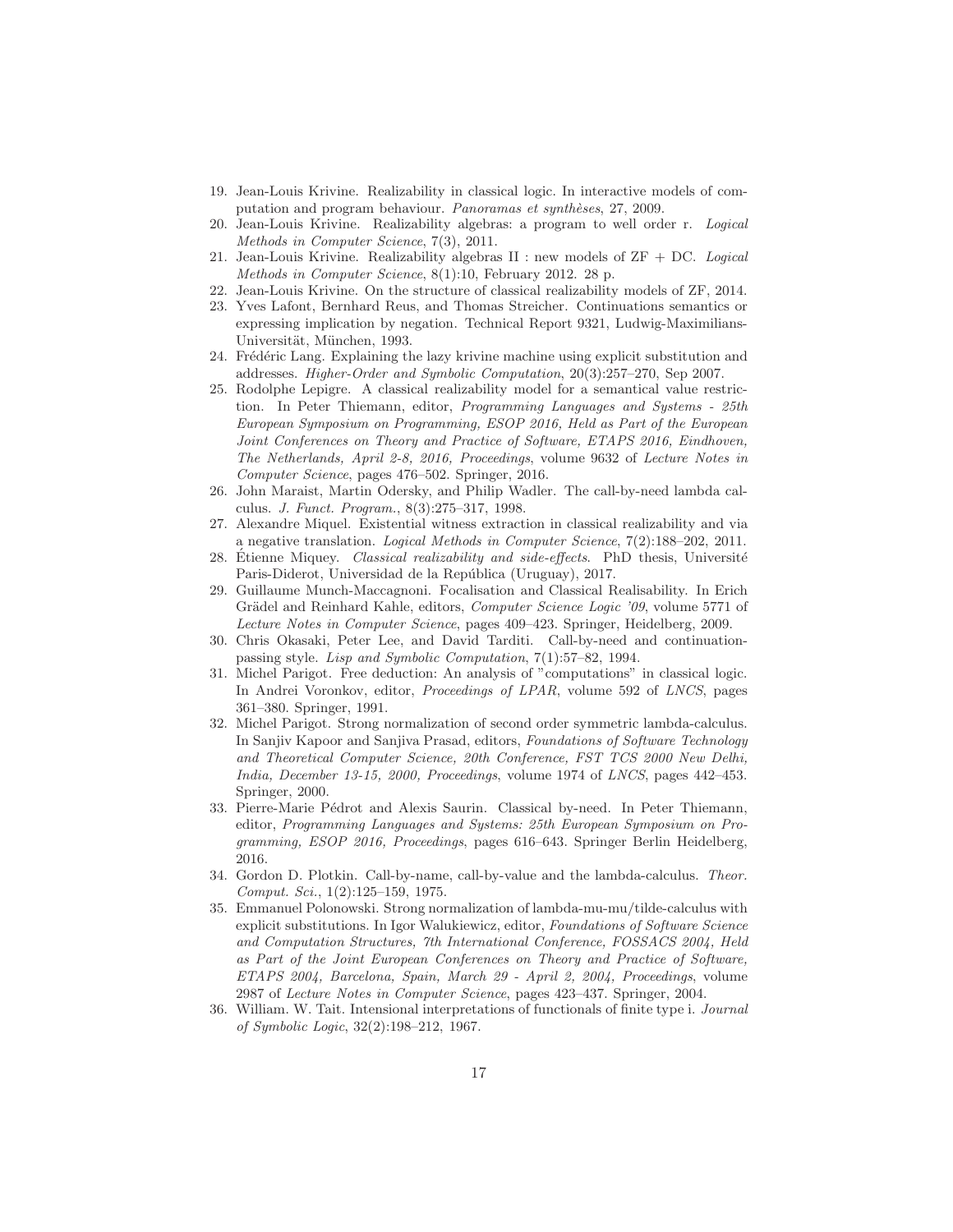## <span id="page-17-0"></span>A Subject reduction of the  $\overline{\lambda}_{[lv\tau\star]}$ -calculus

We present in this section the proof of subject reduction for the  $\lambda_{[l v \tau \star]}$ -calculus (Section [1\)](#page-2-1). The proof is done by reasoning by induction over the typing derivation, and relies on the fact that the type system admits a weakening rule.

<span id="page-17-1"></span>Lemma 21. *The following rule is admissible for any level* o *of the hierarchy*  $e, t, E, V, F, v, c, l, \tau$ *:* 

$$
\frac{\Gamma\vdash_o o:A\quad \Gamma\subseteq\Gamma'}{\Gamma'\vdash_o o:A}
$$

*Proof.* Easy induction on typing derivations using the typing rules given in Figure [2.](#page-5-0)

**Theorem 1.** If  $\Gamma \vdash_l c\tau$  and  $c\tau \to c'\tau'$  then  $\Gamma \vdash_l c'\tau'$ .

*Proof.* By induction over the reduction rules of the  $\lambda_{[lv\tau\star]}$ -calculus (see Figure [1\)](#page-4-0).

**Case**  $\langle t | \tilde{\mu}x.c \rangle \tau \to c\tau[x := t]$ . A typing derivation of the closure on the left-hand side is of the form:

$$
\frac{\Pi_{c}}{\frac{\Gamma, \Gamma' \vdash_{t} t : A}{\Gamma, \Gamma' \vdash_{e} \tilde{\mu} x.c : A}} \frac{\frac{\Pi_{c}}{\Gamma, \Gamma' \vdash_{e} \tilde{\mu} x.c : A}}{\frac{\Gamma, \Gamma' \vdash_{c} \langle t | \tilde{\mu} x.c \rangle}{\Gamma \vdash_{l} \langle t | \tilde{\mu} x.c \rangle \tau}}
$$

hence we can derive:

$$
\frac{\Pi_{\tau}}{\Gamma, \Gamma', x:A\vdash_{c} c} \frac{\frac{\Pi_{\tau}}{\Gamma \vdash_{\tau} \tau : \Gamma'} \frac{\Pi_{t}}{\Gamma, \Gamma' \vdash_{t} t : A}}{\frac{\Gamma \vdash_{\tau} \tau[x:=t] : (\Gamma', x:A)}{\Gamma \vdash_{l} c\tau[x:=t]}}
$$

**Case**  $\langle \mu \alpha.c|E \rangle \tau \to c\tau[\alpha := E]$ . A typing derivation of the closure on the lefthand side is of the form:

$$
\frac{\Pi_c}{\Gamma, \Gamma', \alpha : A^{\perp} \vdash_c c} \quad \frac{\Pi_E}{\Gamma, \Gamma' \vdash_E E : A^{\perp}}
$$
\n
$$
\frac{\Gamma, \Gamma' \vdash_t \mu \alpha. c : A}{\Gamma, \Gamma' \vdash_c \langle \mu \alpha. c | E \rangle} \quad \frac{\Pi_\tau}{\Gamma \vdash_\tau \tau : \Gamma'}
$$
\n
$$
\frac{\Gamma, \Gamma' \vdash_c \langle \mu \alpha. c | E \rangle}{\Gamma \vdash_\tau \langle t | \mu x. c \rangle \tau}
$$

hence we can derive:

$$
\frac{\Pi_{\tau}}{\Gamma, \Gamma', \alpha : A^{\perp} \vdash_{c} c} \frac{\frac{\Pi_{\tau}}{\Gamma \vdash_{\tau} \tau : \Gamma'} \frac{\Pi_{E}}{\Gamma, \Gamma' \vdash_{E} E : A}}{\frac{\Gamma \vdash_{\tau} \tau [\alpha := E] : (\Gamma', \alpha : A^{\perp})}{\Gamma \vdash_{l} c\tau [\alpha := E]}}
$$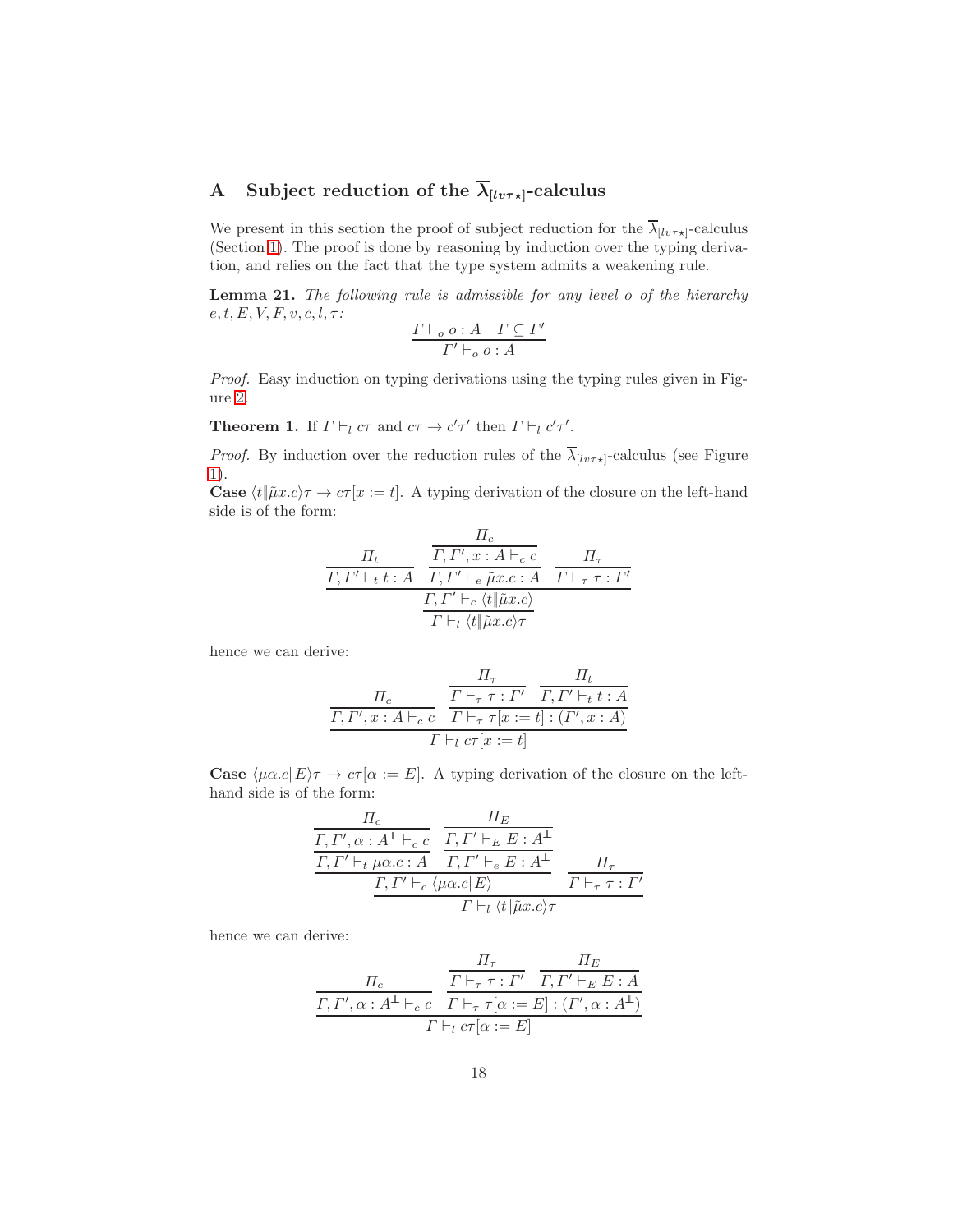**Case**  $\langle V | \alpha \rangle \tau [\alpha := E] \tau' \to \langle V | E \rangle \tau [\alpha := E] \tau'.$  A typing derivation of the closure on the left-hand side is of the form:

$$
\frac{\Pi_{V}}{\Gamma, \Gamma_{0}, \alpha : A^{\perp}, \Gamma_{1} \vdash_{F} \alpha : A^{\perp}} \quad \frac{\Pi_{\tau}}{\Gamma, \Gamma_{0}, \alpha : A^{\perp}, \Gamma_{1} \vdash_{E} \alpha : A^{\perp}} \quad \frac{\Pi_{\tau}}{\Gamma \vdash \tau : \Gamma_{0}} \quad \frac{\Pi_{E}}{\Gamma, \Gamma_{0} \vdash_{E} E : A^{\perp}}}{\frac{\Gamma \vdash \tau, \Gamma_{0}, \alpha : A^{\perp}, \Gamma_{1} \vdash_{e} \alpha : A^{\perp}}{\Gamma \vdash_{\tau} \tau [\alpha := E] : \Gamma_{0}, \alpha : A^{\perp}} \quad \frac{\Pi_{F}}{\Gamma \vdash_{\tau} \tau [\alpha := E] : \Gamma_{0}, \alpha : A^{\perp}}}{\frac{\Gamma \vdash_{\tau} \tau [\alpha := E] \cdot \Gamma_{0}, \alpha : A^{\perp}}{\Gamma \vdash_{\tau} \tau [\alpha := E] \tau' : \Gamma_{0}, \alpha : A^{\perp}, \Gamma_{1}}}
$$

where we cheated to compact each typing judgment for  $\tau'$  (corresponding to types in  $\Gamma_1$ ) in  $\Pi_{\tau'}$ . Therefore, we can derive:

$$
\frac{\Pi_{E}}{\Gamma, \Gamma_{0}, \alpha : A^{\perp}, \Gamma_{1} \vdash_{t} V : A} \quad \frac{\Pi_{E}}{\Gamma, \Gamma_{0}, \alpha : A^{\perp}, \Gamma_{1} \vdash_{E} E : A^{\perp}} \quad \frac{\Pi_{\tau}}{\Gamma \vdash \tau : \Gamma_{0}} \quad \frac{\Pi_{E}}{\Gamma, \Gamma_{0} \vdash_{E} E : A^{\perp}}}{\frac{\Gamma \vdash \tau \tau \Gamma_{0}}{\Gamma, \Gamma_{0}, \alpha : A^{\perp}, \Gamma_{1} \vdash_{c} \langle V \Vert E \rangle}} \quad \frac{\Pi_{\tau}}{\Gamma \vdash_{\tau} \tau [\alpha := E] : \Gamma_{0}, \alpha : A^{\perp}} \quad \frac{\Pi_{E}}{\Gamma \vdash_{\tau} \tau [\alpha := E] \cdot \Gamma_{0}, \alpha : A^{\perp}}}{\frac{\Gamma \vdash_{\tau} \tau [\alpha := E] \tau' : \Gamma_{0}, \alpha : A^{\perp}, \Gamma_{1}}{\Gamma \vdash_{\tau} \langle V \Vert \alpha \rangle \tau [\alpha := E] \tau'}}
$$

**Case**  $\langle x|F \rangle \tau[x := t] \tau' \to \langle t | \tilde{\mu}[x] \cdot \langle x | F \rangle \tau' \rangle \tau$ . A typing derivation of the closure on the left-hand side is of the form:

$$
\frac{\frac{\Pi_{\tau}}{\Gamma, \Gamma_{0}, x:A, \Gamma_{1} \vdash_{V} x:A}{\frac{\Gamma, \Gamma_{0}, x:A, \Gamma_{1} \vdash_{t} x:A}{\Gamma, \Gamma_{0}, x:A, \Gamma_{1} \vdash_{c} \langle x \mid F \rangle}} \frac{\frac{\Pi_{\tau}}{\Gamma \vdash \tau : \Gamma_{0}}}{\frac{\Gamma \vdash \tau : \Gamma_{0}}{\Gamma \vdash_{\tau} \tau[x:=t] : \Gamma_{0}, x:A}{\frac{\Gamma, \Gamma_{0}, x:A, \Gamma_{1} \vdash_{c} \langle x \mid F \rangle}{\Gamma \vdash_{\tau} \langle V \mid F \rangle \tau[x:=t] \tau' : \Gamma_{0}, x:A, \Gamma_{1}}}
$$
\n
$$
\frac{\Pi_{\tau}}{\Gamma \vdash_{\tau} \tau[x:=t] \cdot \Gamma_{0}, x:A, \Gamma_{1}}}{\Gamma \vdash_{t} \langle V \mid F \rangle \tau[x:=t] \cdot \tau'}
$$

hence we can derive:

$$
\frac{\overline{\Gamma, \Gamma_{0}, x : A, \Gamma_{1} \vdash_{v} x : A}}{\frac{\Gamma, \Gamma_{0}, x : A, \Gamma_{1} \vdash_{t} x : A}{\Gamma, \Gamma_{0}, x : A, \Gamma_{1} \vdash_{c} \langle x \Vert F \rangle}} \frac{\Pi_{F}}{\Gamma, \Gamma_{0}, x : A, \Gamma_{1} \vdash_{c} \langle x \Vert F \rangle} \frac{\Pi_{\tau'}}{\Gamma, \Gamma_{0}, x : A \vdash_{\tau} \tau' : \Gamma_{1}}}{\frac{\Gamma, \Gamma_{0}, x : A \vdash_{t} \langle x \Vert F \rangle \tau'}{\Gamma, \Gamma_{0} \vdash_{E} \tilde{\mu}[x].\langle x \Vert F \rangle \tau' : A^{\perp}}
$$
\n
$$
\frac{\Pi_{t}}{\Gamma, \Gamma_{0} \vdash_{t} \tilde{\mu}[x].\langle x \Vert F \rangle \tau' : A^{\perp}}}{\frac{\Gamma, \Gamma_{0} \vdash_{e} \tilde{\mu}[x].\langle x \Vert F \rangle \tau' : A^{\perp}}{\Gamma, \Gamma_{0} \vdash_{e} \tilde{\mu}[x].\langle x \Vert F \rangle \tau' : A^{\perp}} \frac{\Pi_{\tau}}{\Gamma \vdash \tau : \Gamma_{0}}}{\frac{\Gamma \vdash \tau : \Gamma_{0}}{\Gamma \vdash_{\tau} \langle t \Vert \tilde{\mu}[x].\langle x \Vert F \rangle \tau' \rangle \tau}}
$$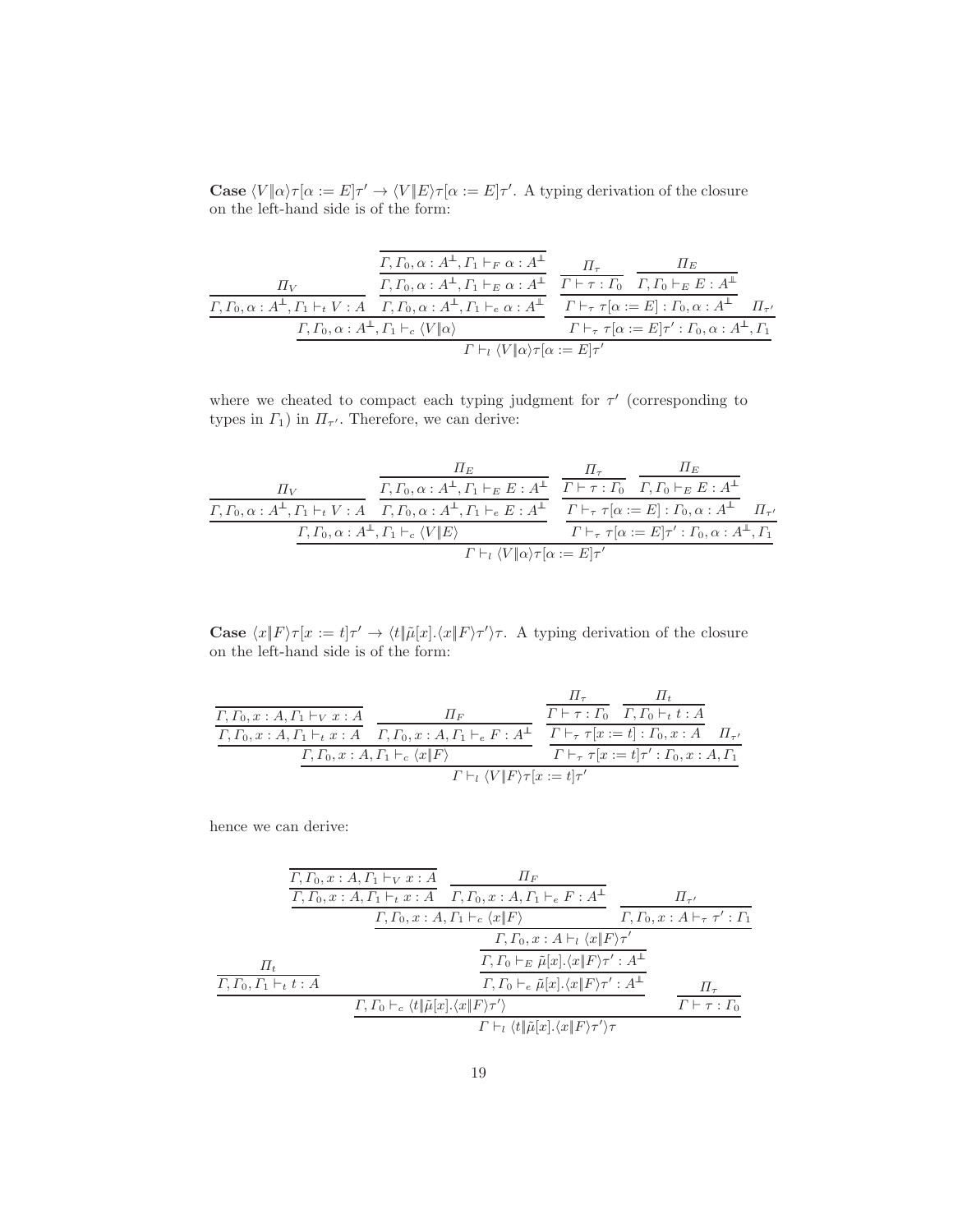**Case**  $\langle V|\tilde{\mu}[x].\langle x|F\rangle\tau'\rangle\tau \to \langle V|F\rangle\tau[x := V]\tau'.$  A typing derivation of the closure on the left-hand side is of the form:

$$
\frac{\frac{\Gamma, \Gamma_0, x:A, \Gamma_1 \vdash_V x:A}{\Gamma, \Gamma_0, x:A, \Gamma_1 \vdash_t x:A} \frac{\Pi_F}{\Gamma, \Gamma_0, x:A, \Gamma_1 \vdash_e F:A^{\perp}}}{\frac{\Gamma, \Gamma_0, x:A, \Gamma_1 \vdash_e \langle x \Vert F \rangle}{\Gamma, \Gamma_0, x:A, \Gamma_1 \vdash_e \langle x \Vert F \rangle} \frac{\Pi_V}{\Gamma, \Gamma_0, x:A \vdash_t \langle x \Vert F \rangle \tau'}
$$
\n
$$
\frac{\frac{\Gamma, \Gamma_0, \Gamma_1 \vdash_V \langle x \Vert F \rangle}{\Gamma, \Gamma_0 \vdash_E \tilde{\mu}[x].\langle x \Vert F \rangle \tau': A^{\perp}}}{\Gamma, \Gamma_0 \vdash_e \tilde{\mu}[x].\langle x \Vert F \rangle \tau': A^{\perp}}
$$
\n
$$
\frac{\Gamma, \Gamma_0 \vdash_e \langle V \Vert \tilde{\mu}[x].\langle x \Vert F \rangle \tau'\rangle}{\Gamma \vdash_t \langle V \Vert \tilde{\mu}[x].\langle x \Vert F \rangle \tau'\rangle \tau}
$$

Therefore we can derive:

$$
\frac{\Pi_{V}}{\Gamma, \Gamma_{0}, x:A, \Gamma_{1} \vdash_{t} V:A} \xrightarrow[\Gamma, \Gamma_{0}, x:A, \Gamma_{1} \vdash_{e} F:A]^{\bot} \frac{\Gamma \vdash \tau : \Gamma_{0}}{\Gamma \vdash_{\tau} \tau[x:=V] : \Gamma_{0}, x:A} \frac{\Gamma, \Gamma_{0}, x:A, \Gamma_{1} \vdash_{e} F:A^{\bot}}{\Gamma \vdash_{\tau} \tau[x:=V] : \Gamma_{0}, x:A, \Gamma_{1}} \frac{\Gamma, \Gamma_{0}, x:A, \Gamma_{1} \vdash_{e} \langle V \Vert F \rangle}{\Gamma \vdash_{\tau} \langle V \Vert F \rangle \tau[x:=V] \tau'} \frac{\Pi_{V}}{\Gamma \vdash_{\tau} \tau[x:=V] \tau' : \Gamma_{0}, x:A, \Gamma_{1}} \frac{\Pi_{V}}{\Gamma \vdash_{\tau} \langle V \Vert F \rangle \tau[x:=V] \tau'} \frac{\Pi_{V}}{\Gamma \vdash_{\tau} \tau[x:=V] \tau' : \Gamma_{0}, x:A, \Gamma_{1}} \frac{\Pi_{V}}{\Gamma \vdash_{\tau} \langle V \Vert F \rangle \tau[x:=V] \tau'} \frac{\Pi_{V}}{\Gamma \vdash_{\tau} \tau[x:=V] \tau' : \Gamma_{0}, x:A, \Gamma_{1}} \frac{\Pi_{V}}{\Gamma \vdash_{\tau} \langle V \Vert F \rangle \tau[x:=V] \tau'} \frac{\Pi_{V}}{\Gamma \vdash_{\tau} \langle V \Vert F \rangle \tau[x:=V] \tau' : \Gamma_{0}, x:A, \Gamma_{1}} \frac{\Pi_{V}}{\Gamma \vdash_{\tau} \langle V \Vert F \rangle \tau[x:=V] \tau' : \Gamma_{0}, x:A, \Gamma_{1} \vdash_{\tau} \langle V \Vert F \rangle \tau''}
$$

where we implicitly used Lemma [21](#page-17-1) to weaken  $\Pi_V$ :

$$
\frac{\Pi_V}{\Gamma, \Gamma_0 \vdash_t V : A} \quad \Gamma, \Gamma_0 \subseteq \Gamma, \Gamma_0, x : A, \Gamma_1
$$

$$
\Gamma, \Gamma_0, x : A, \Gamma_1 \vdash_t V : A
$$

**Case**  $\langle \lambda x. t | u \cdot E \rangle \tau \rightarrow \langle u | \tilde{\mu}x. \langle t | E \rangle \rangle \tau$ . A typing proof for the closure on the left-hand side is of the form:

$$
\frac{\Pi_t}{\Gamma, \Gamma', x:A\vdash_t t:B} \quad \frac{\Pi_u}{\Gamma, \Gamma'\vdash_v \lambda x.t:A\to B} \quad \frac{\Pi_u}{\Gamma, \Gamma'\vdash_t u:A} \quad \frac{\Pi_E}{\Gamma, \Gamma'\vdash_E E:B^\perp}
$$
\n
$$
\frac{\overline{\Gamma}, \Gamma'\vdash_V \lambda x.t:A\to B}{\Gamma, \Gamma'\vdash_t \lambda x.t:A\to B} \quad \frac{\Gamma, \Gamma'\vdash_E u\cdot e:(A\to B)^\perp}{\Gamma, \Gamma'\vdash_e u\cdot e:(A\to B)^\perp}
$$
\n
$$
\frac{\Gamma, \Gamma'\vdash_c \langle \lambda x.t \|u\cdot E \rangle}{\Gamma\vdash_t \langle \lambda x.t \|u\cdot E \rangle \tau} \quad \frac{\Pi_\tau}{\Gamma\vdash_\tau \tau: \Gamma'}
$$

We can thus build the following derivation:

$$
\frac{\Pi_{E}}{\frac{\Gamma, \Gamma', x:A\vdash_{E}E:B^{\perp}}{\Gamma, \Gamma', x:A\vdash_{E}E:B^{\perp}}}
$$
\n
$$
\frac{\Pi_{u}}{\frac{\Gamma, \Gamma', x:A\vdash_{c}\langle t|E\rangle}{\Gamma, \Gamma', x:A\vdash_{c}\langle t|E\rangle}}
$$
\n
$$
\frac{\frac{\Gamma, \Gamma'\vdash_{t}u:A}{\Gamma, \Gamma'\vdash_{c}\tilde{\mu}x.\langle t|E\rangle:A^{\perp}}}{\frac{\Gamma, \Gamma'\vdash_{c}\langle u|\tilde{\mu}x.\langle t|E\rangle}{\Gamma\vdash_{l}\langle u|\tilde{\mu}x.\langle t|E\rangle\rangle\tau}}
$$
\n
$$
\frac{\Pi_{\tau}}{\Gamma\vdash_{\tau}\tau:I'}
$$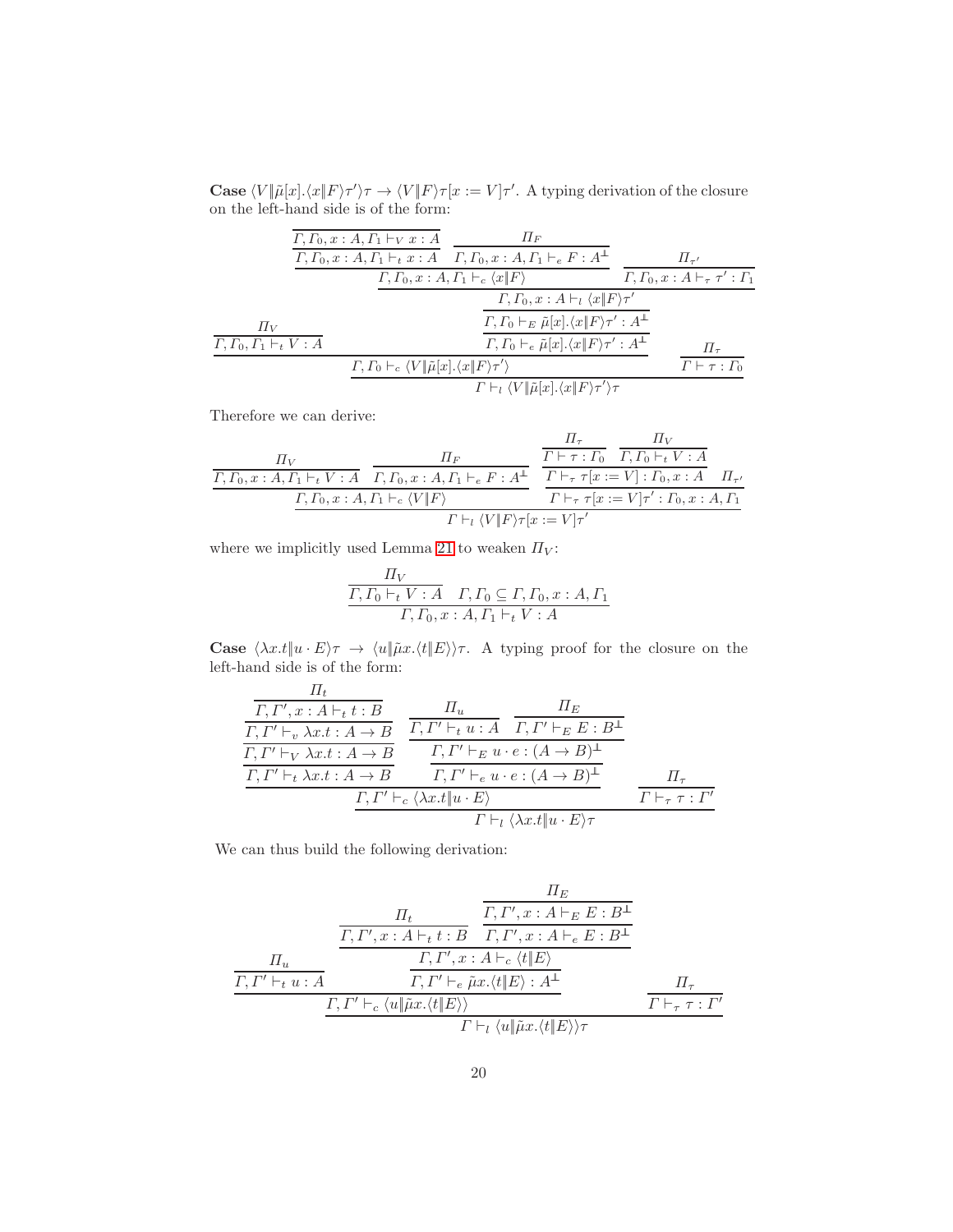where we implicitly used Lemma [21](#page-17-1) to weaken  $\Pi_E$ :

$$
\frac{\Pi_E}{\Gamma, \Gamma \vdash_E E : B^{\perp} \quad \Gamma, \Gamma' \subseteq \Gamma, \Gamma', x : A}
$$

$$
\Gamma, \Gamma', x : A \vdash_E E : B^{\perp}
$$

### <span id="page-20-0"></span>B Adequacy lemma

We give here the full proof of the adequacy lemma for the realizability interpretation of the  $\lambda_{[lv\tau\star]}$ -calculus.

**Theorem 17 (Adequacy).** The typing rules of Figure [2](#page-5-0) for the  $\lambda_{[lv\tau\star]}$ -calculus without co-constants are adequate with any pole. Namely, if  $\Gamma$  is a typing context,  $\perp \!\!\! \perp$  is a pole and  $\tau$  is a store such that  $\tau \Vdash \Gamma$ , then the following holds in the  $\lambda_{[lv\tau\star]}$ -calculus without co-constants:

- 1. If v is a strong value such that  $\Gamma \vdash_v v : A$ , then  $(v|\tau) \in |A|_v$ .
- 2. If F is a forcing context such that  $\Gamma \vdash_F F : A^\perp$ , then  $(F|\tau) \in \|A\|_F$ .
- 3. If V is a weak value such that  $\Gamma \vdash_V V : A$ , then  $(V | \tau) \in |A|_V$ .
- 4. If E is a catchable context such that  $\Gamma \vdash_E E : A^{\perp}$ , then  $(E|\tau) \in ||A||_F$ .
- 5. If t is a term such that  $\Gamma \vdash_t t : A$ , then  $(t|\tau) \in |A|_t$ .
- 6. If e is a context such that  $\Gamma \vdash_e e : A^{\perp}$ , then  $(e|\tau) \in ||A||_e$ .
- 7. If c is a command such that  $\Gamma \vdash_c c$ , then  $c\tau \in \bot\bot$ .
- 8. If  $\tau'$  is a store such that  $\Gamma \vdash_{\tau} \tau' : \Gamma'$ , then  $\tau \tau' \Vdash \Gamma, \Gamma'$ .

*Proof.* We proceed by induction over the typing rules.

**Rule** (k). This case stems directly from the definition of  $|X|_v$  for X atomic.

**Rule**  $(\rightarrow_r)$ . This case exactly matches the definition of  $|A \rightarrow B|_v$ . Assume that

$$
\frac{\Gamma, x:A\vdash_t t:B}{\Gamma\vdash_v \lambda x.t:A\to B} \;(\to_r)
$$

and let  $\perp$  be a pole and  $\tau$  a store such that  $\tau \Vdash \Gamma$ . If  $(u|\tau')$  is a closed term in the set  $|A|_t$ , then, up to  $\alpha$ -conversion for the variable  $x, \overline{\tau\tau'} \Vdash \Gamma$  by Lemma [14](#page-10-1) and  $\overline{\tau\tau'}[x := u] \Vdash \Gamma, x : A$ . Using the induction hypothesis,  $(t|\overline{\tau\tau'}[x := u])$  is indeed in  $|B|_t$ .

**Rule**  $(\rightarrow_l)$ . Assume that

$$
\frac{\Gamma\vdash_t u:A\quad \Gamma\vdash_E E:B^\perp}{\Gamma\vdash_F u\cdot E:(A\rightarrow B)^\perp}\,\,( \rightarrow_l)
$$

and let  $\perp$  be a pole and  $\tau$  a store such that  $\tau \Vdash \Gamma$ . Let  $(\lambda x.t | \tau')$  be a closed term in the set  $|A \to B|_v$  such that  $\tau \circ \tau'$ , then we have:

$$
\langle \lambda x. t \Vert u \cdot E \rangle \overline{\tau \tau'} \quad \rightarrow \quad \langle u \Vert \tilde{\mu} x. \langle t \Vert E \rangle \rangle \overline{\tau \tau'} \quad \rightarrow \quad \langle t \Vert E \rangle \overline{\tau \tau'} [x := u]
$$

By definition of  $|A \rightarrow B|_{v}$ , this closure is in the pole, and we can conclude by anti-reduction.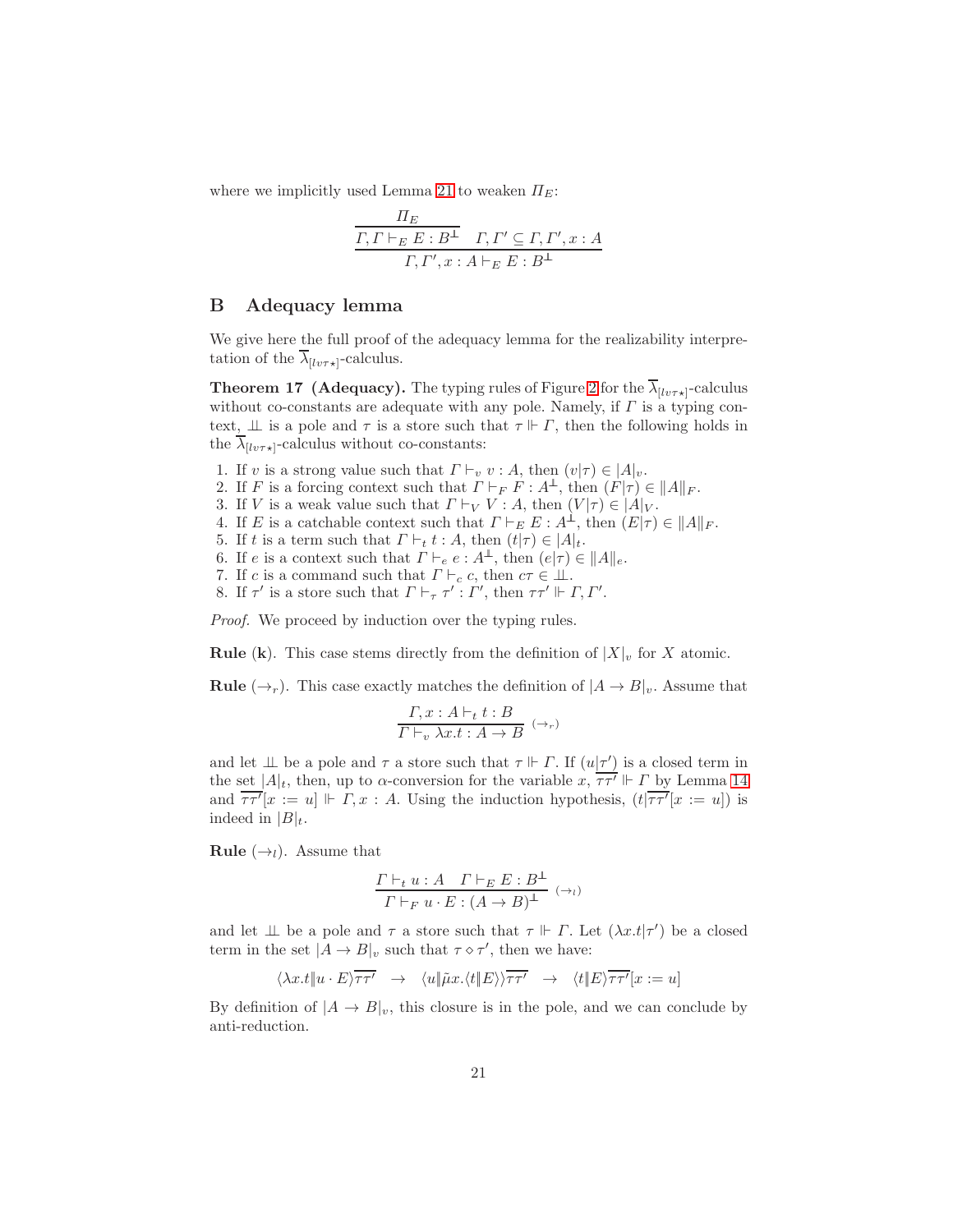**Rule**  $({\uparrow}^V)$ . This case, as well as every other case where typing a term (resp. context) at a higher level of the hierarchy (rules  $(\uparrow^E)$ ,  $(\uparrow^t)$ ,  $(\uparrow^e)$ ), is a simple consequence of Proposition [12.](#page-9-0) Indeed, assume for instance that

$$
\frac{\Gamma\vdash_v v:A}{\Gamma\vdash_V v:A} \,\,(\uparrow^V)
$$

and let  $\perp$  be a pole and  $\tau$  a store such that  $\tau \Vdash \Gamma$ . By induction hypothesis, we get that  $(v|\tau) \in |A|_v$ . Thus if  $(F|\tau')$  is in  $||A||_F$ , by definition  $(v|\tau) \perp (F|\tau')$ .

**Rule**  $(x)$ . Assume that

$$
\frac{(x:A) \in \Gamma}{\Gamma \vdash_V x:A} \; (x)
$$

and let  $\perp \!\!\! \perp$  be a pole and  $\tau$  a store such that  $\tau \Vdash \Gamma$ . As  $(x : A) \in \Gamma$ , we know that  $\tau$  is of the form  $\tau_0[x := t]\tau_1$  with  $(t|\tau_0) \in |A|_t$ . Let  $(F|\tau')$  be in  $||A||_F$ , with  $\tau \diamond \tau'$ . By Lemma [4,](#page-7-0) we know that  $\overline{\tau \tau'}$  is of the form  $\overline{\tau_0}[x := t] \overline{\tau_1}$ . Hence we have:

$$
\langle x \Vert F \rangle \overline{\tau_0} [x := t] \overline{\tau_1} \rightarrow \langle t \Vert \tilde{\mu}[x] \cdot \langle x \Vert F \rangle \overline{\tau_1} \rangle \overline{\tau_0}
$$

and it suffices by anti-reduction to show that the last closure is in the pole  $\perp$ . By induction hypothesis, we know that  $(t|\tau_0) \in |A|_t$  thus we only need to show that it is in front of a catchable context in  $||A||_E$ . This corresponds exactly to the next case that we shall prove now.

**Rule**  $(\tilde{\mu}^{\parallel})$ . Assume that

$$
\frac{\Gamma, x:A, \Gamma'\vdash_{F} F:A \quad \Gamma, x:A\vdash \tau': \Gamma'}{\Gamma\vdash_{E}\tilde{\mu}[x].\langle x\Vert F\rangle\tau': A} \quad (\tilde{\mu}^{\parallel})
$$

and let  $\perp$  be a pole and  $\tau$  a store such that  $\tau \Vdash \Gamma$ . Let  $(V | \tau_0)$  be a closed term in  $|A|_V$  such that  $\tau_0 \diamond \tau$ . We have that :

$$
\langle V | \tilde{\mu}[x].\langle x | F \rangle \overline{\tau'} \rangle \overline{\tau_0 \tau} \quad \rightarrow \quad \langle V | F \rangle \overline{\tau_0 \tau}[x := V] \tau'
$$

By induction hypothesis, we obtain  $\tau[x := V] \tau' \Vdash T, x : A, \Gamma'$ . Up to  $\alpha$ conversion in F and  $\tau'$ , so that the variables in  $\tau'$  are disjoint from those in  $\tau_0$ , we have that  $\overline{\tau_0\tau} \Vdash \Gamma$  (by Lemma [14\)](#page-10-1) and then  $\tau'' \triangleq \overline{\tau_0\tau}[x := V]\tau' \Vdash \Gamma, x : A, \Gamma'.$ By induction hypothesis again, we obtain that  $(F|\tau'') \in ||A||_F$  (this was an assumption in the previous case) and as  $(V|\tau_0) \in |A|_V$ , we finally get that  $(V|\tau_0\rangle \perp \!\!\! \perp (F|\tau'')$  and conclude again by anti-reduction.

**Rules** ( $\alpha$ ). This case is obvious from the definition of  $\tau \Vdash \Gamma$ .

**Rule**  $(\mu)$ . Assume that

$$
\frac{\Gamma, \alpha : A^{\perp} \vdash_c c}{\Gamma \vdash_t \mu \alpha.c : A} \; (\mu)
$$